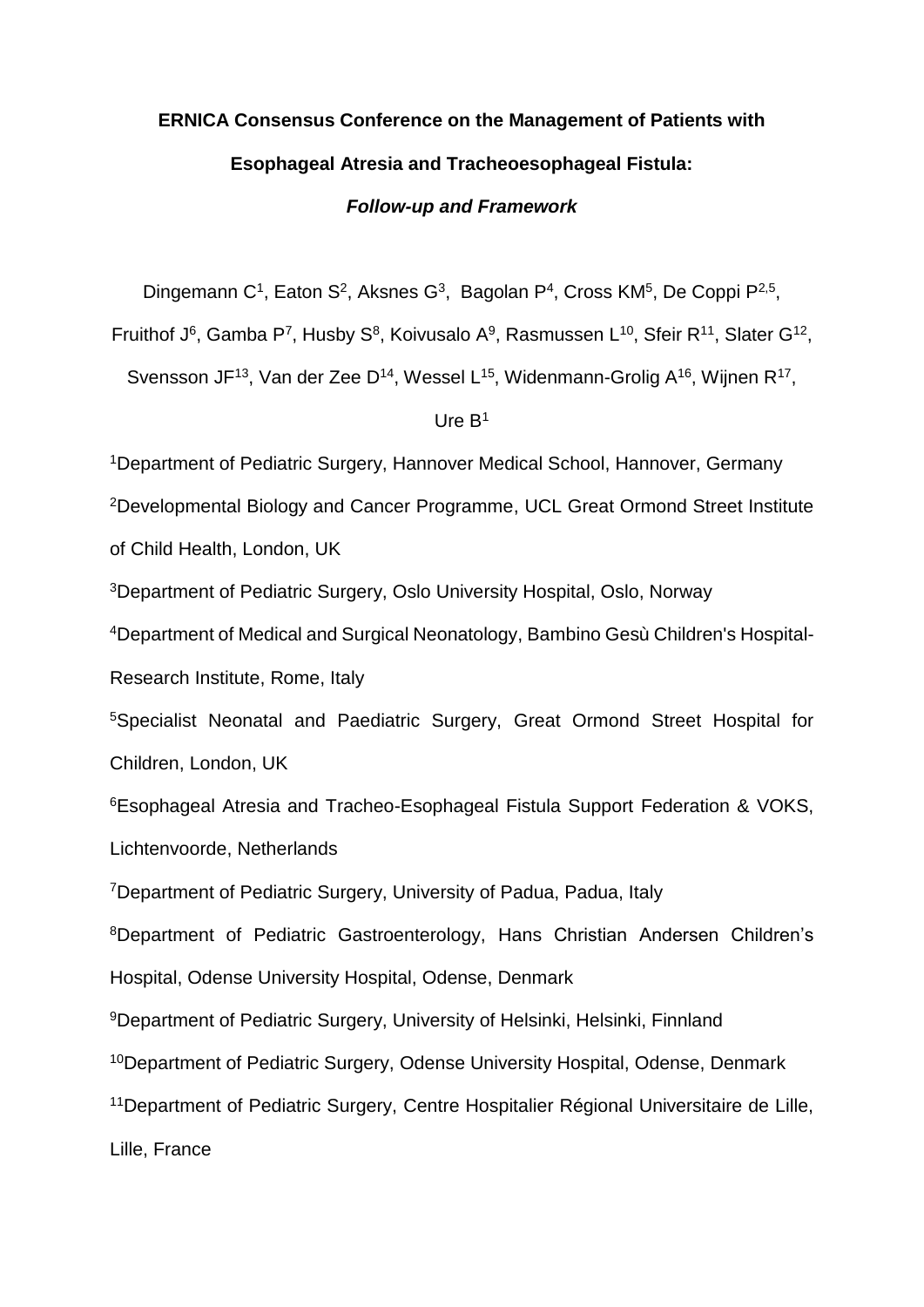<sup>12</sup>Esophageal Atresia and Tracheo-Esophageal Fistula Support Federation & TOFS, Nottingham, United Kingdom

<sup>13</sup>Department of Pediatric Surgery, Karolinska University Hospital, Stockholm, Sweden <sup>14</sup>Department of Pediatric Surgery, Utrecht University Medical Center, Utrecht, **Netherlands** 

<sup>15</sup>Department of Pediatric Surgery, University of Mannheim, Medical Faculty of Heidelberg, Mannheim, Germany

<sup>16</sup>Esophageal Atresia and Tracheo-Esophageal Fistula Support Federation & KEKS, Stuttgart, Germany

<sup>17</sup>Department of Pediatric Surgery, Erasmus MC Rotterdam, Rotterdam, Netherlands

# **Correspondence to:**

Carmen Dingemann

Department of Pediatric Surgery, Hannover Medical School, Hannover, Germany

Email: [dingemann.carmen@mh-hannover.de](mailto:dingemann.carmen@mh-hannover.de)

Tel: 0049-511-532-9260

Fax: 0049-511-532-9059

# **Disclosure:**

Nothing to disclose.

ERNICA provided financial support for the conference.

SE, KMCK and PDC gratefully acknowledge supported by the National Institute for Health Research Great Ormond Street Hospital Biomedical Research Centre. The views expressed are those of the authors and not necessarily those of the NHS, the NIHR or the UK Department of Health.

# **ABSTRACT**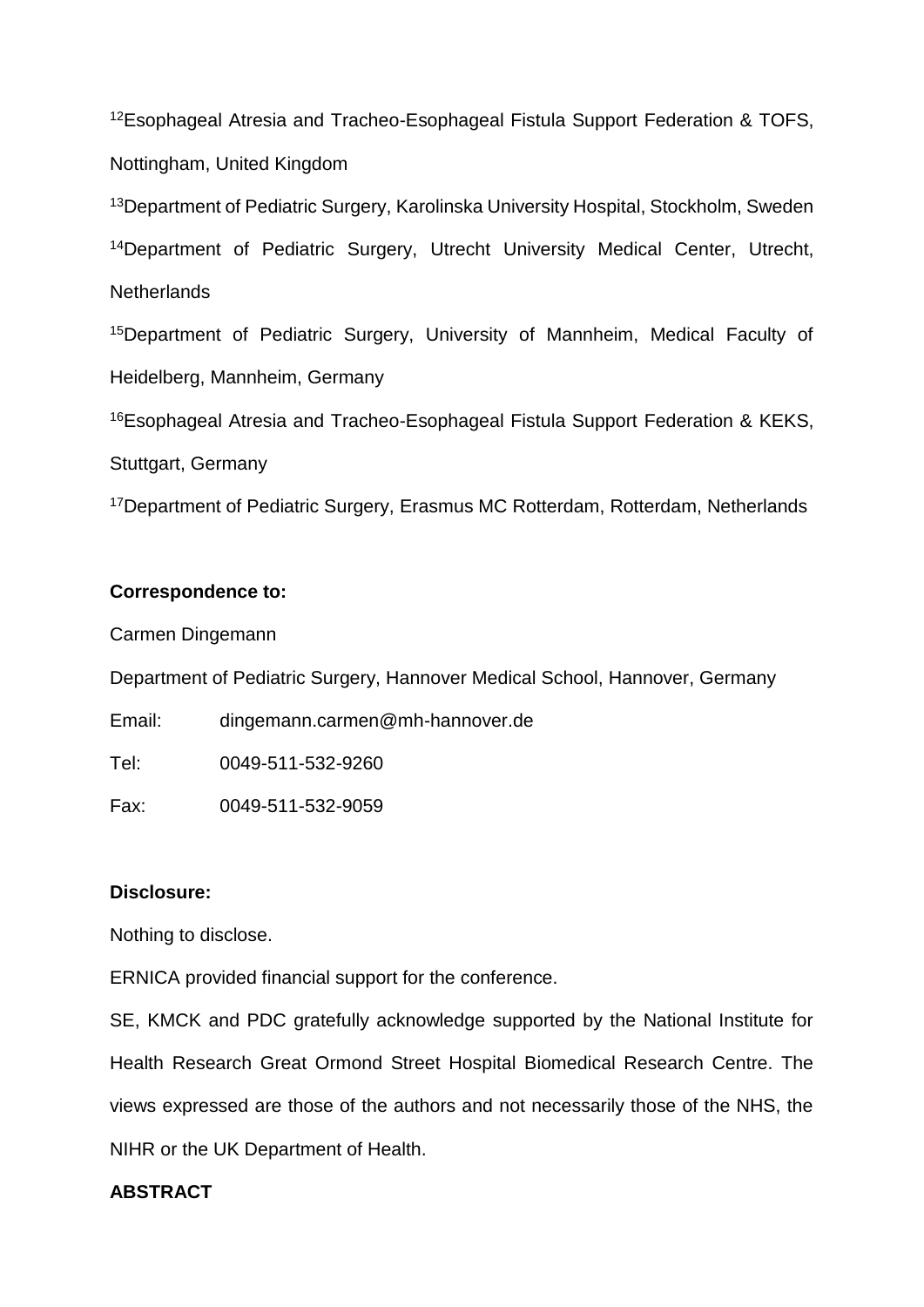#### **INTRODUCTION**

Improvements in care of patients with esophageal atresia (EA) and tracheoesophageal fistula (TEF) have shifted the focus from mortality to morbidity and quality-of-life. Longterm follow-up is essential, but evidence is limited and but standardized protocols are scarce. Nineteen representatives of the European Reference Network for Rare Inherited Congenital Anomalies (ERNICA) from 9 European countries conducted a consensus conference on the surgical management of EA/TEF.

#### **METHODS**

The conference was prepared by Item generation (including items of surgical relevance from the ESPGHAN-NASPGHAN guidelines on follow-up after EA repair), item prioritization, formulation of a final list containing the domains *Follow-up and Framework*, and literature review. Anonymous voting was conducted via an internetbased system. Consensus was defined as ≥75% of those voting scoring 6-9.

#### **RESULTS**

Twenty-five items were generated in the domain *Follow-up* of which 17 (68%) matched with corresponding ESPGHAN-NASPGHAN statements. Complete consensus (100%) was achieved on seven items (28%), such as the necessity of an interdisciplinary follow-up program. Consensus ≥75% was achieved on 18 items (72%), such as potential indications for fundoplication. There was an 82% concordance with the ESPGHAN-NASPGHAN recommendations. Four items were generated in the domain *Framework* and complete consensus was achieved on all these items.

#### **CONCLUSIONS**

Participants of the first ERNICA conference reached significant consensus on the follow-up of patients with EA/TEF who undergo primary anastomosis. Fundamental statements regarding centralization, multidisciplinary approach and involvement of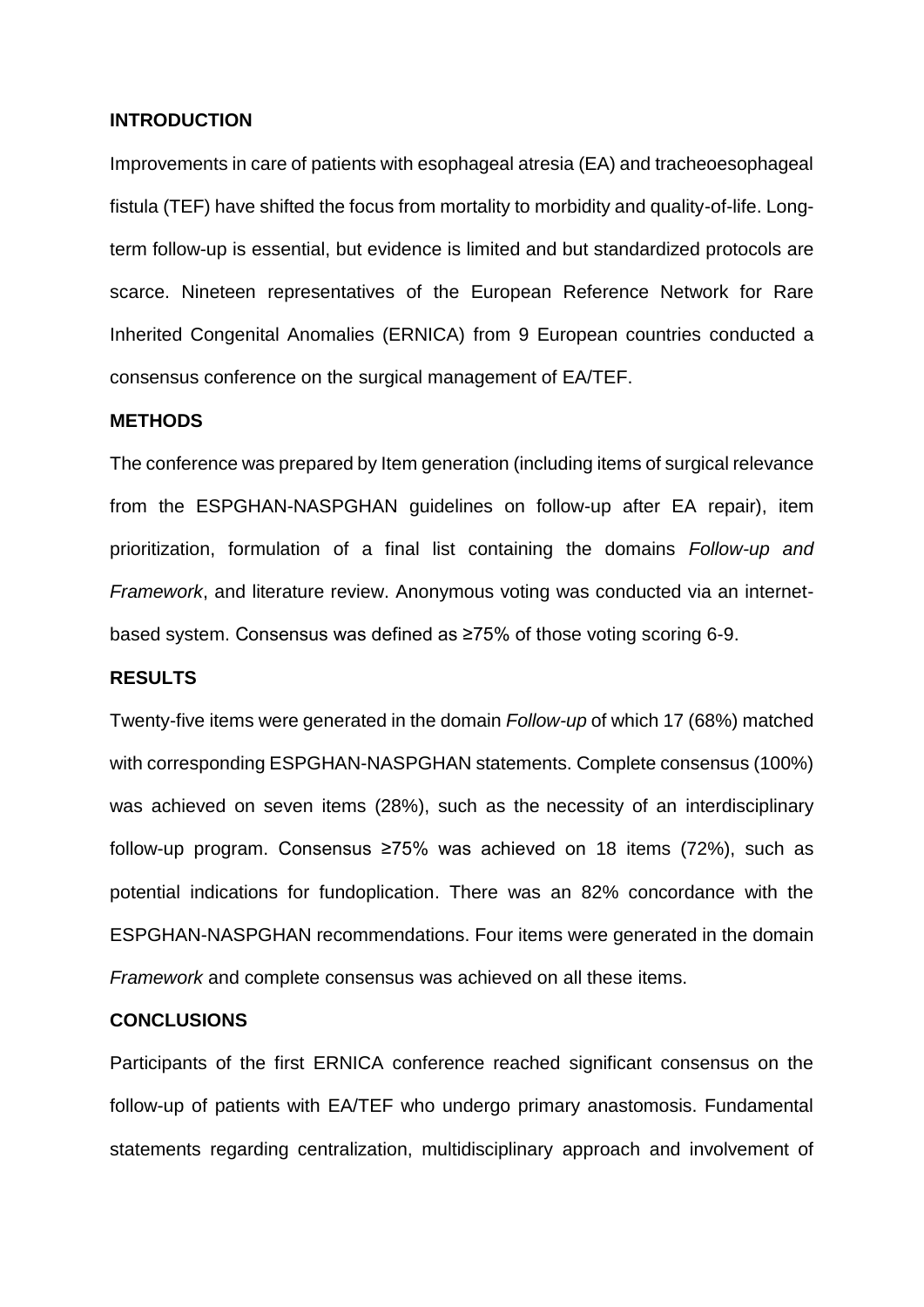patient organizations were formulated. These consensus statements will provide the cornerstone for uniform treatment protocols and resultant optimized patient care.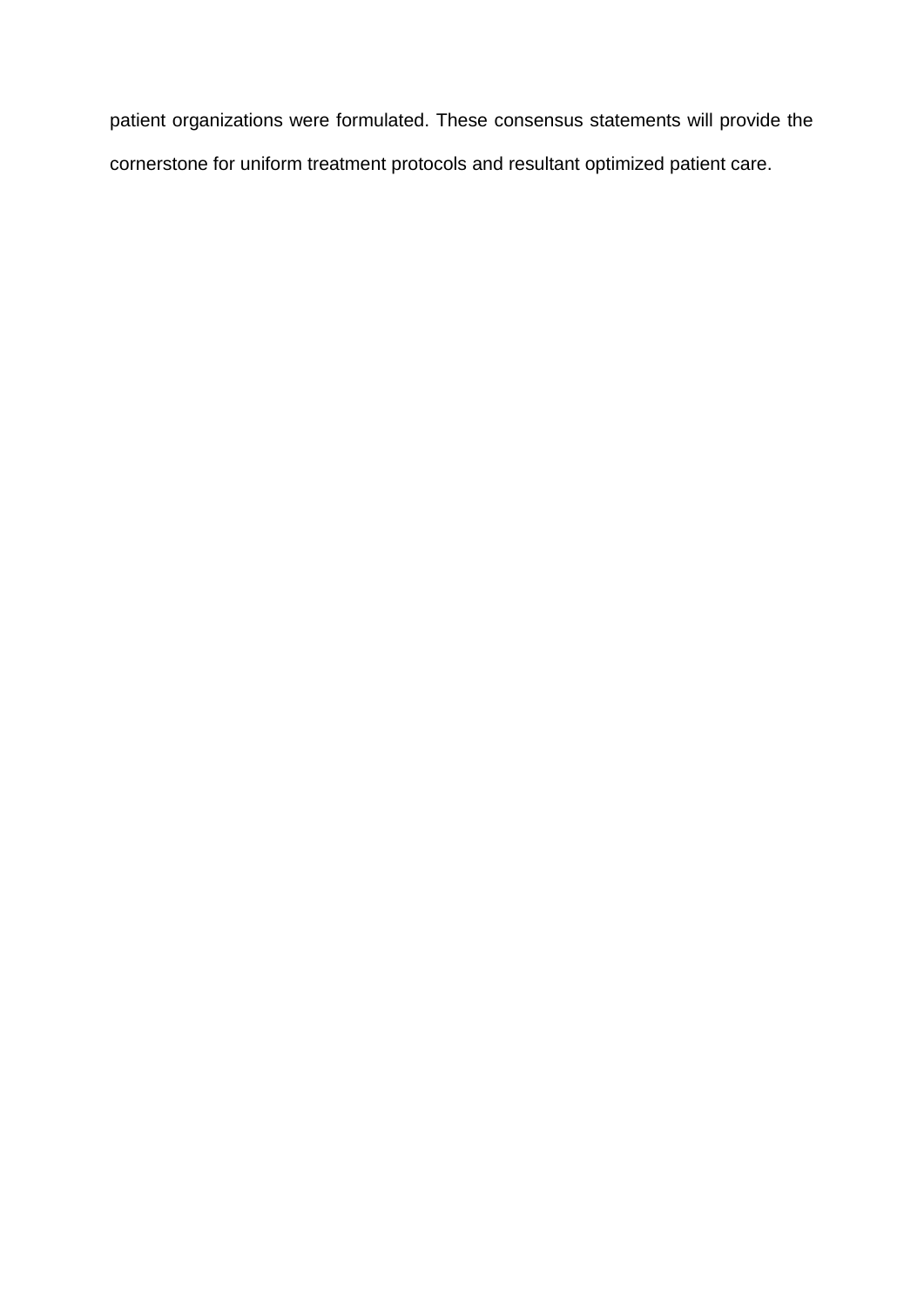#### **INTRODUCTION**

Since the first successful primary repair of esophageal atresia in 1941, improvements in operative and perioperative care have led to better outcomes and have shifted the focus from mortality to morbidity and quality-of-life-issues [8, 23, 24, 25, 26, 44, 46, 47, 48]. Esophageal atresia is no more just a neonatal surgical challenge, but rather a lifelong issue for the patient [8, 44, 46, 49]. It appears that respiratory, nutritional, and gastroenterological issues are the most prevalent sequelae – not only in the first years of life, but also in adolescence and adulthood [44, 46] requiring constant long-term follow-up following standardized protocols in specialized centers.

However, precisely formulated guidelines on the follow-up of patients with esophageal atresia are scarce [49, 50].

In 2016, the gastrointestinal working group of the *International Network on Esophageal Atresia* (INoEA) comprising members from *The European Society for Paediatric Gastroenterology Hepatology and Nutrition* (ESPGHAN) and *The North American Society for Pediatric Gastroenterology, Hepatology and Nutrition* (NASPGHAN) published guidelines for the management of gastrointestinal and nutritional complications in children with esophageal atresia with tracheoesophageal fistula [8].

In 2017, the European Reference Network on Rare Inherited and Congenital Anomalies (ERNICA) has been established in response to the European Commission's call for the setup of European Reference Networks for rare diseases [3]. The mission of ERNICA is to promote optimal patient care for rare inherited and congenital digestive track-related disorders from pediatric age to adulthood providing high quality and accessible education, supporting research, improving clinical standards and services and reducing health inequalities in Europe [4, 5, 6, 7, 21].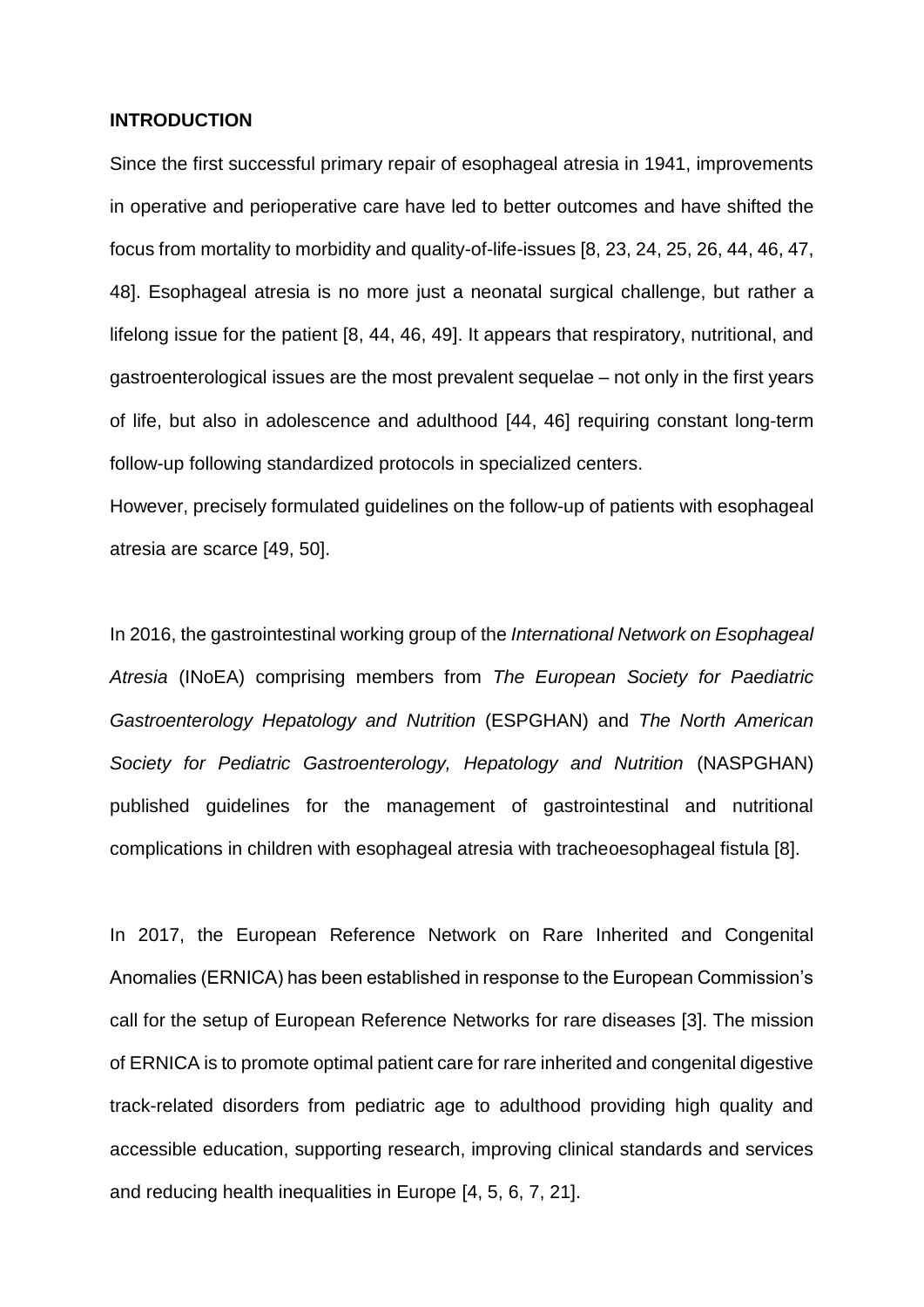During recent ERNICA meetings, participants agreed to establish consensus on all relevant aspects of the surgical management of patients with esophageal atresia including *Follow-up* as an urgent objective of ERNICA.

In this first ERNICA consensus conference focusing on the management of patients with esophageal atresia and tracheoesophageal fistula, two priorities were addressed: The recently published results of the first part of the ERNICA consensus conference focused on *Diagnostics, Preoperative, Operative and Postoperative Management* [51]. The second part of the conference mainly dealt with *Follow-up and Framework* from a surgical perspective which will be presented in the following.

#### **MATERIALS & METHODS**

The general methodological approach has been recently published when presenting the first part of the ERNICA consensus conference on *Diagnostics, Preoperative, Operative and Postoperative Management* [51]. The second part which is reported in this manuscript differed from the first part in details. Therefore, the two parts are presented separately.

The conference, which dealt exclusively with the management of patients with esophageal atresia with tracheoesophageal fistula who undergo primary anastomosis, took place in Berlin on the 25<sup>th</sup> and 26<sup>th</sup> October 2018. In total, 14 pediatric surgeons, one pediatric gastroenterologist, three representatives of patient support groups acting under the umbrella of the Federation of Esophageal Atresia and Tracheo-Esophageal Fistula Support Groups (EAT) [9], and one non-surgeon pediatric surgery academic took part in all steps of the preparation and the conference itself. All participants were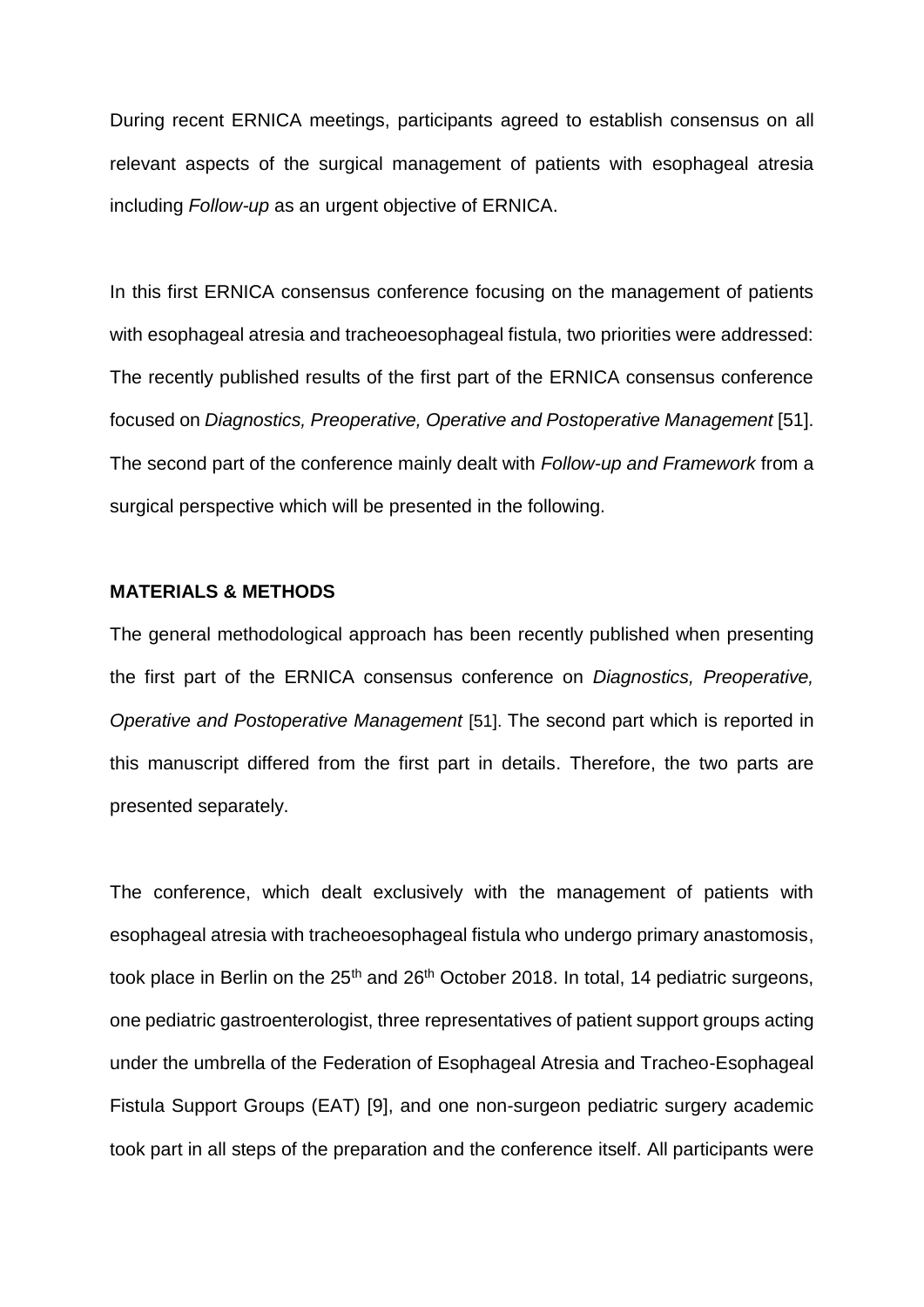members of the ERNICA Workstream *Congenital Malformations and Diseases of the Esophagus.*

The preparation and implementation of the conference included the following steps [51]: (1) generation of a list of items; (2) prioritization of the items using the online REDCap electronic data capture tools [10]; (3) discussion of all items during the conference, formulation of statements; (4) anonymous voting via the internet-based system VoxVote [12].

The items of this second part of the conference were attributed to the domains *Followup* and *Framework.* For the domain *Follow-up*, the ESPGHAN-NASPGHAN guidelines [8] were reviewed in order to identify matches or similarities in both lists as both focused on patients with esophageal atresia with tracheoesophageal fistula – from a pediatric gastrointestinal and from a pediatric surgical perspective. It has been consciously decided not to adopt the entire list of ESPGHAN-NAPGHAN guidelines including 36 statements. Only items of surgical relevance were finally included.

With regard to literature search, publications with the highest grade of evidence according to the CEBM (Centre for Evidence-Based Medicine) classification were suggested to be preferred [11] as previously reported [51]. Literature was distributed and made available to all participants via a DropBox (Dropbox Inc., San Francisco, California, USA, 2007) link prior to the conference.

In case of available ESPGHAN-NASGPHAN statements, the prevciously presented literature was applied and supplemented with recent literature where appropriate. All participants were aware of the ESPGHAN-NASPGHAN statements. The wordings of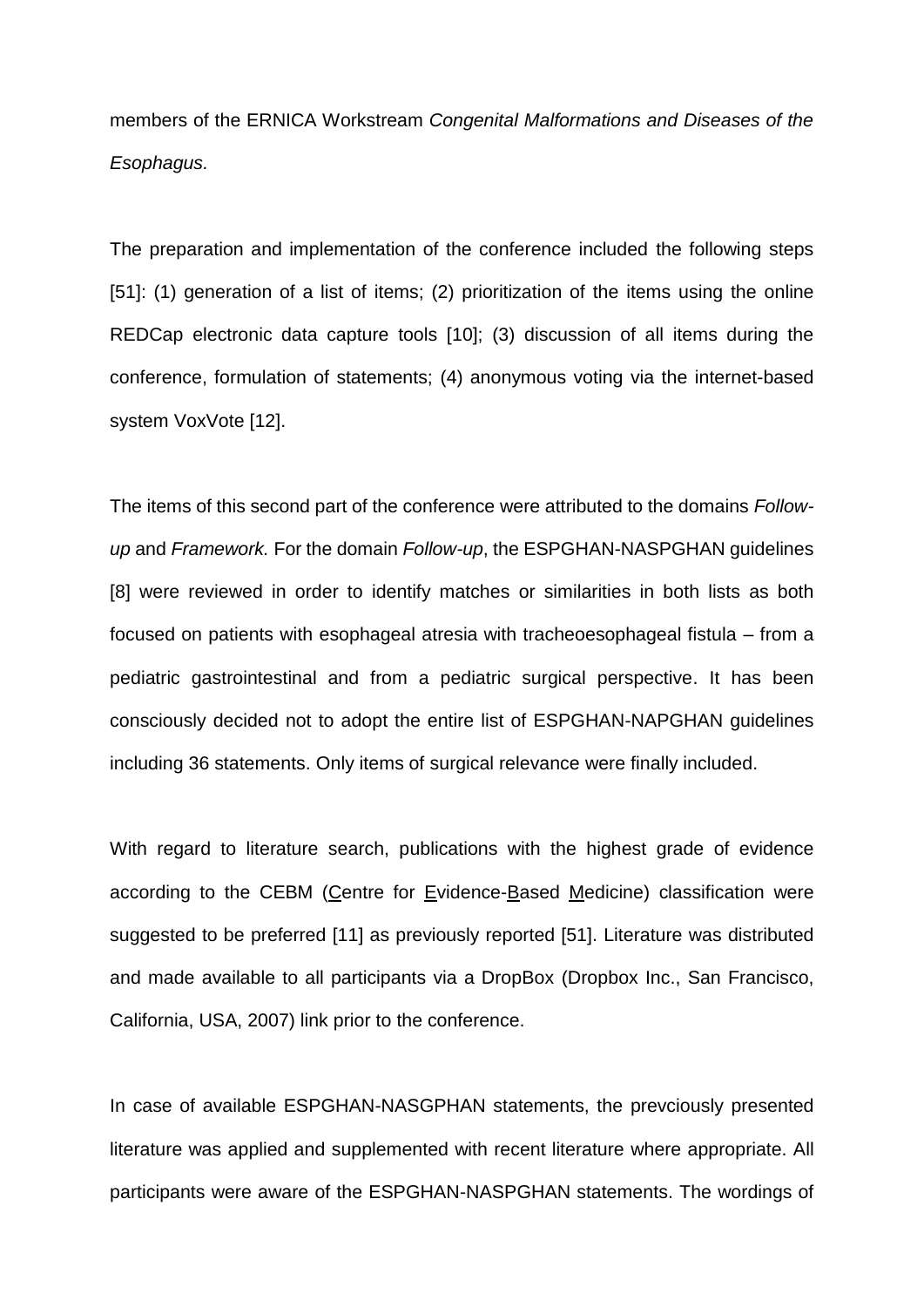the statements on items were updated during the discussion by the participants of the conference and prepared for voting by the non-surgical academic (SE) who did not vote himself. In the majority of items, the final wording of the statements somehow differed from the wording of the ESPGHAN-NASPGHAN guidelines although both dealt with the same topic **[see supplement]**.

Consensus was defined as ≥75% of those voting scored 6, 7, 8 or 9, excluding those who declared no relevant expertise on that statement [51].

### **RESULTS AND CONSENSUS STATEMENTS**

#### *Item generation and prioritization*

The systematic literature search and the discussion of the members of the ERNICA Workstream *Congenital Malformations and Diseases of the Esophagus* during the ERNICA conference in Stockholm on the  $18<sup>th</sup> - 20<sup>th</sup>$  April 2018 resulted in a total of 16 items.

After the online prioritization phase, 2 items were excluded. Following the participants´ suggestions, 12 items were added as new items. Consequently, the list included 26 items prior to the conference, for which literature was obtained and circulated.

As a result of the presentations by the domain leaders and discussion during the conference, 6 items were excluded, and 9 items were added as new items as some items were split into several separate questions. Finally, 29 items were confirmed for

**Table 1**

voting and included 25 items in the domain *Follow-up* **[Table 1]**, and four items in the domain *Framework* **[Table 2]**. **Table 2**

#### *ESPGHAN-NASPGHAN guidelines*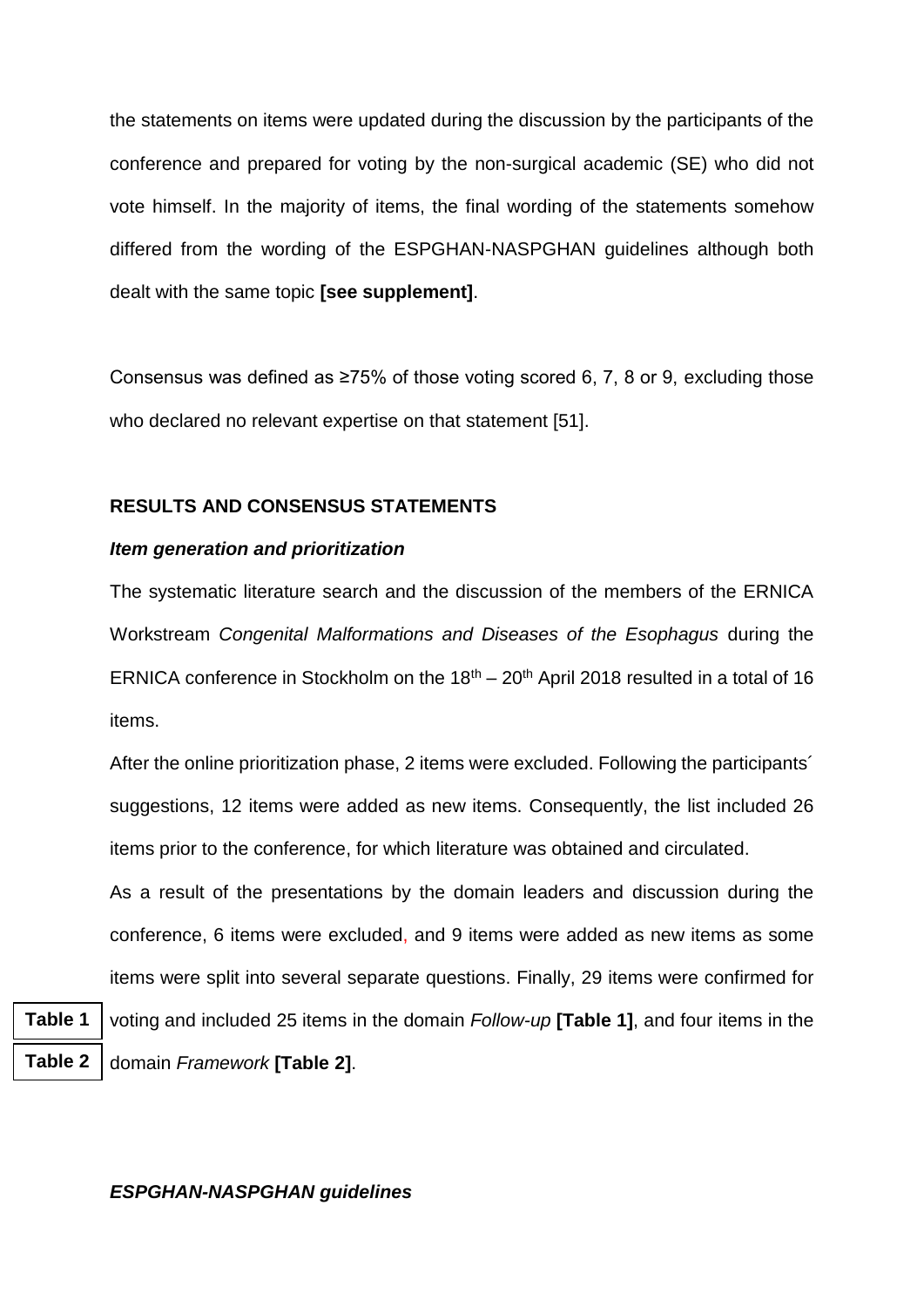In the domain *Follow-up*, corresponding ESPGHAN-NASPGHAN statements were available for 17 items (68%). Mapping of the ERNICA Consensus conference items to the ESPGHAN-NASPGHAN statements is shown in the **supplementary material**. The participants of this conference divided two of the ESPGHAN-NASPGHAN statements into several items and voted separately: 3 items (item  $N<sup>o</sup>$  11, 12, 13) referred to a single ESPGHAN-NASPGHAN statement (statement  $N^{\circ}$  28); and 2 items (item  $N^{\circ}$  18, 19) also referred to a single ESPGHAN-NASPGHAN statement (statement N° 7); **[see supplement]**.

#### *Consensus*

In the domain *Follow-up*, complete agreement, defined as 100% consensus amongst voters, was achieved on 7 items (28%) and general consensus (≥ 75% of those voting having scored 6-9) on 18 items (72%). Eight items (32%) were particularly controversial in that the votes ranged from 1-9; in four (50%) of these consensus was not reached. Detailed results are summarized in **Table 1** and **Table 3**.

**Table 1**

**Table 3**

**Table 2**

**Table 3**

In the domain *Framework*, complete consensus was achieved on all items with no controversial items (n = 4; 100%). Detailed results are summarized in **Table 2** and **Table 3**.

#### *Abstention*

In the domain *Follow-up*, one or more participants declared '*no relevant expertise on this statement*' for 7 (28%) items; for one (4%) item, one participant abstained; for 2 (8%) items, two participants abstained; in 2 items (8%) three participants abstained; in one (4%) items, four participants abstained from voting. There was no abstention from voting in the domain *Framework*.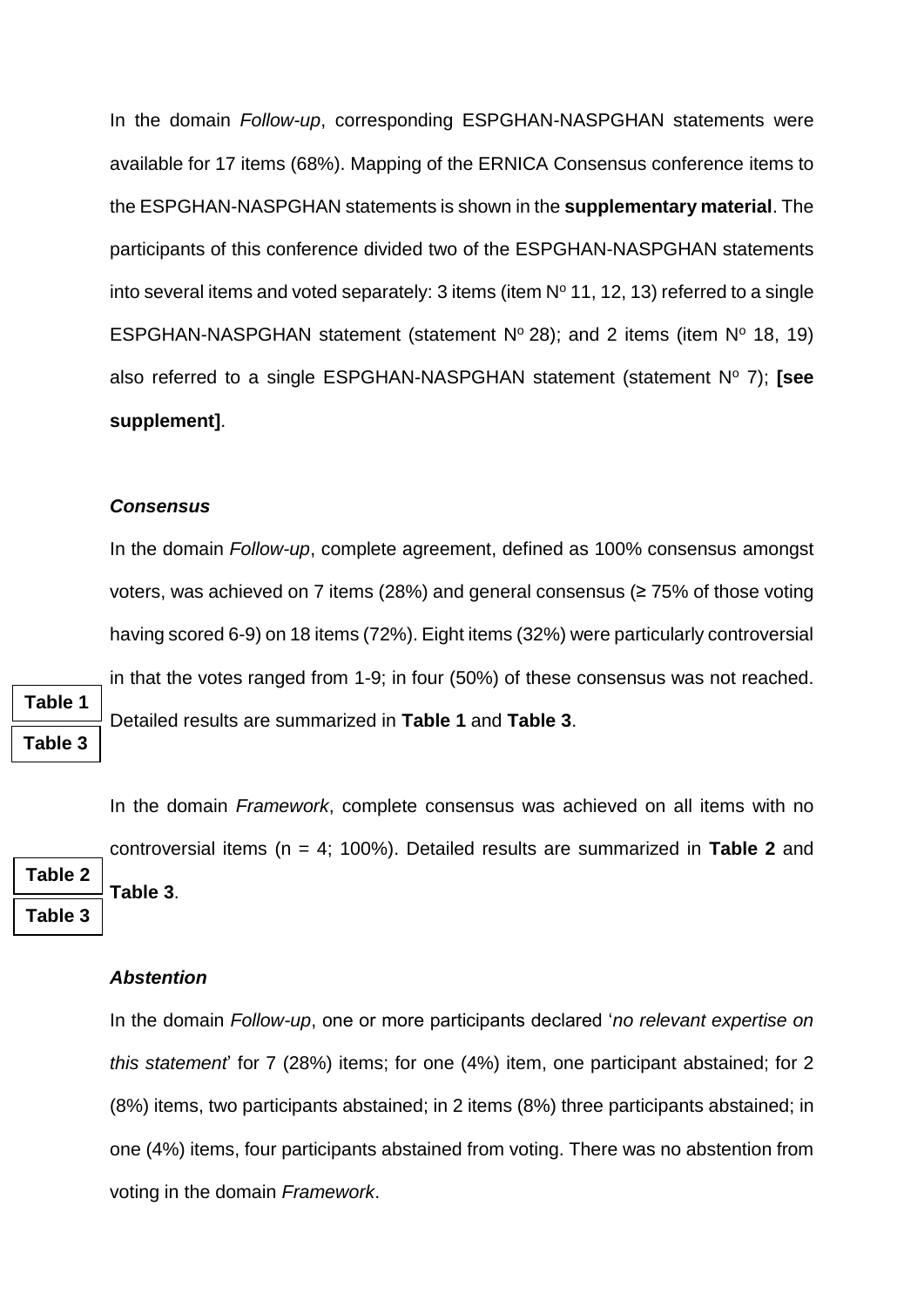#### *Controversial Discussion*

**Table 1 Table 3** Several items were discussed controversially as indicated by a wide range from 1-9 **[Table 1, Table 3]**. The controversial discussion included 8 items (32%) in the domain *Follow-up,* of which four items (50%) did not reach consensus. There was no controversial discussion in the domain *Framework*.

#### *Concordance with ESPGHAN-NASPGHAN guidelines*

The majority (n=14; 82.4%) of items that mapped directly to ESPGHAN-NASPGHAN guidelines [8] were voted consensus in, so were in concordance with the ESPGHAN-NASPGHAN recommendations. Concerning the other three items (17.6%), consensus was not reached, so the votes of the participants of the conference were not in line with the ESPGHAN-NASPGHAN recommendations [8], **[Table 1]**:

(i) Duration of antacid medication

(ii) Topical application of mitomycin C as a therapeutic option for recurrent strictures (iii) Administration of intralesional/systemic steroids as a therapeutic option for recurrent strictures

#### **DISCUSSION**

The ESPGHAN-NASPGHAN guidelines for the evaluation and treatment of gastrointestinal and nutritional complications in children with esophageal atresia and tracheoesophageal fistula which have been published by Krishnan et al [8] provide a major contribution to the development of generally accepted guidelines for patient care. These guidelines were set up during two consensus meetings using the nominal voting technique. Expert opinion was used where no randomized controlled trials were available to support the recommendations [8]. However, the ESPGHAN-NASPGHAN

**Table 1**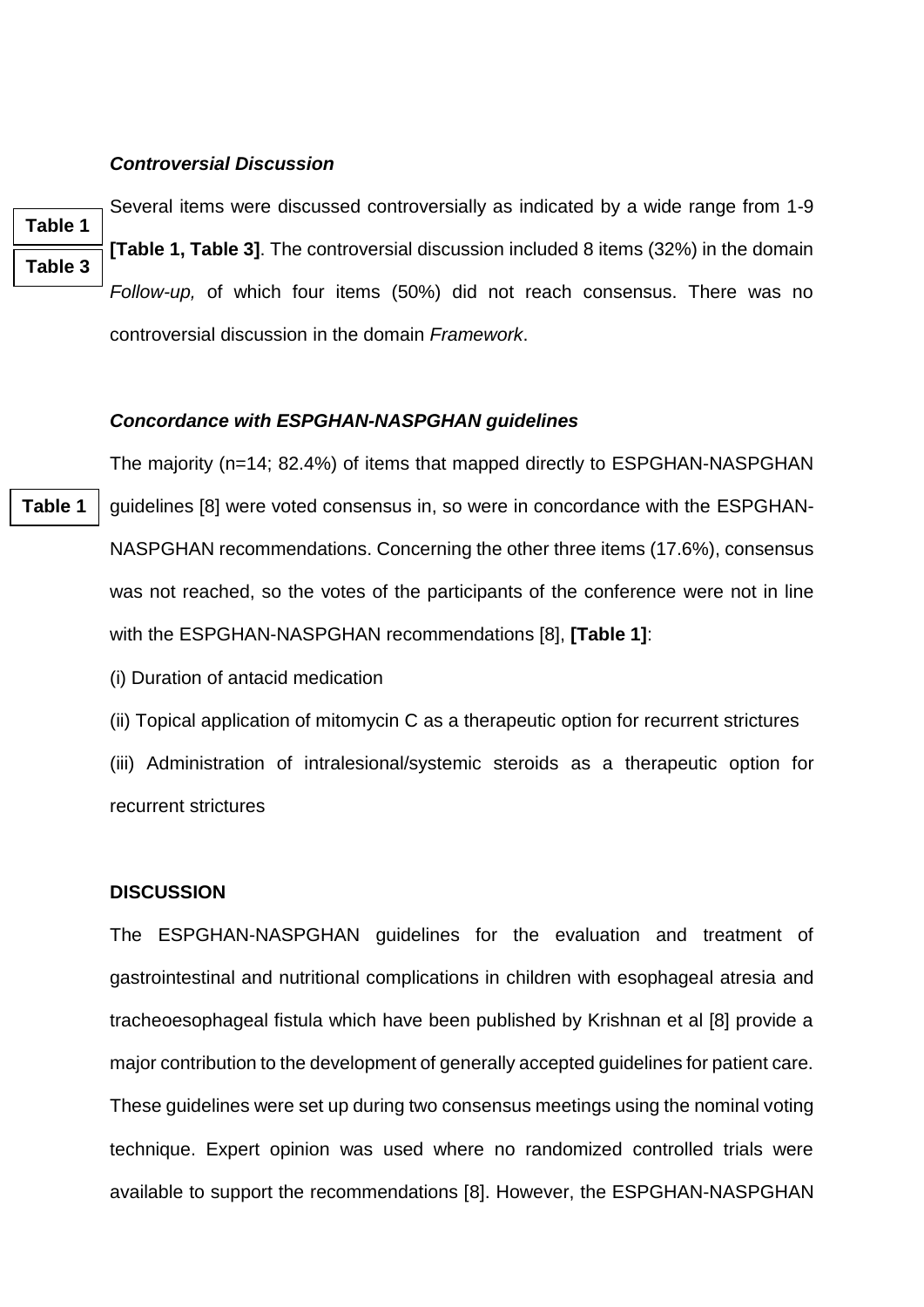guidelines approach the field of *Follow-up* from a rather gastroenterological / nonsurgical perspective. The follow-up of this particular group of patients consists undoubtedly of similar contents comparing the medical and the surgical perspective. Nonetheless, the already existing guidelines needed to be evaluated also by pediatric surgeons as being not only responsible for a crucial intervention – the esophageal anastomosis [41] –, but also taking part in subsequent follow-up. Besides the overlap of certain aspects, additional items from a surgical angle needed to be addressed supplementary to the already existing ESPGHAN-NASPGHAN guidelines.

We hereby present for the first time the results of a consensus conference focused on *surgical* aspects of the management of patients with esophageal atresia with tracheoesophageal fistula. In line with the ESPGHAN-NASPGHAN guidelines, this conference was based on two keystones: (i) on expert opinion, and (ii) on evidence from literature.

Participants of this conference achieved general consensus (defined by ≥ 75% of votes scoring higher 6-9) in 72% of items in the domain *Follow-up* and even 100% in the domain *Framework* suggesting predominantly homogeneous approaches in ERNICA institutions. Comparing the results in terms of general consensus in the individual domains including the previously reported domains *Diagnostics (50%), Preoperative (50%), Operative (82.1%)* and *Postoperative Management (70%)* [51], it becomes obvious that consistency of expert opinion reaches highest level in the domains *Operative Management, Follow-up* and *Framework*.

One third of items in the domain *Follow-up* were discussed controversially, out of which half did not reach consensus: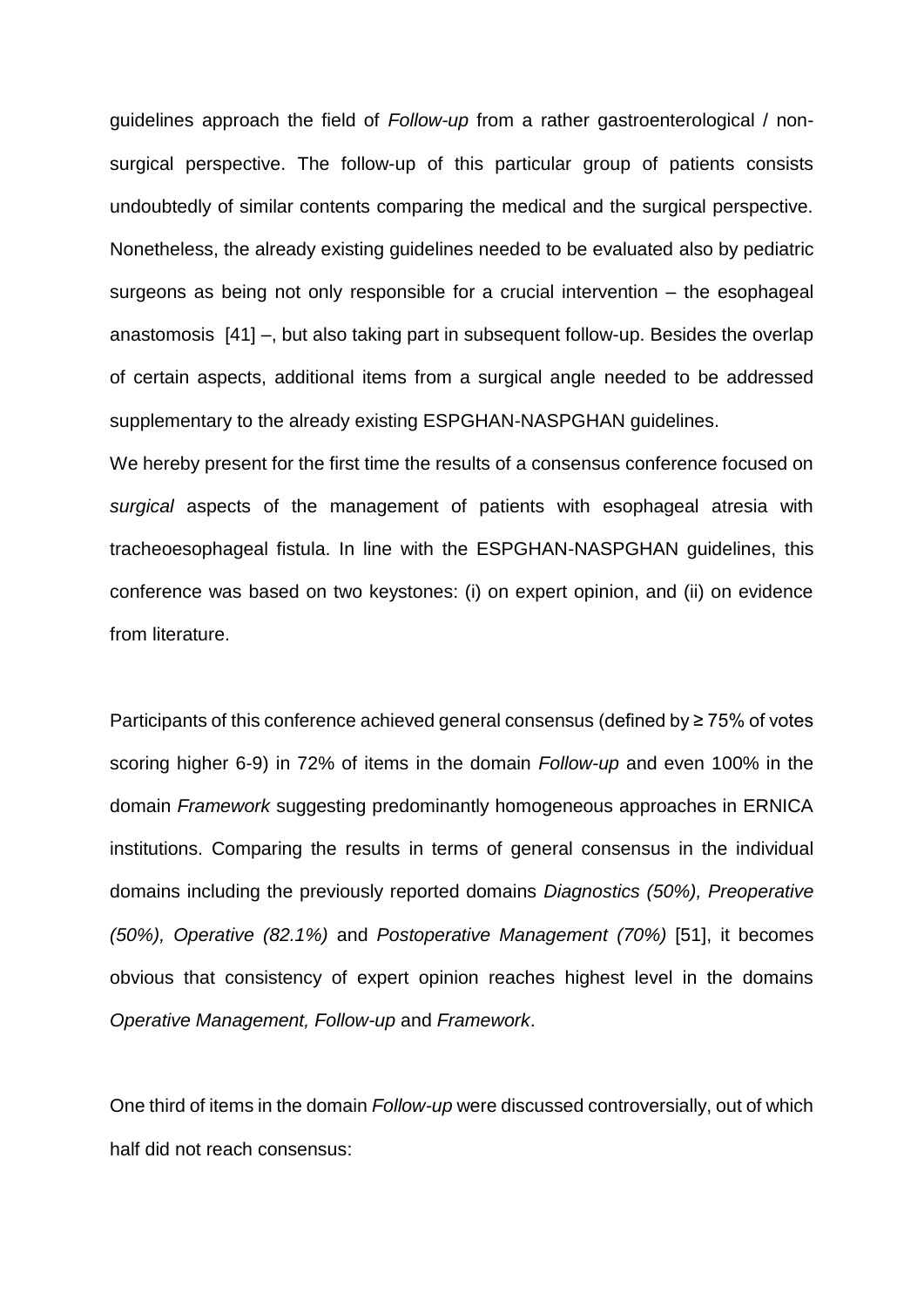According to the ESPGHAN-NASPGHAN guidelines, it is recommended that gastroesophageal reflux should be systematically treated for prevention of peptic complications and anastomotic stricture up to the first year of life or longer, depending on persistence of gastroesophageal reflux disease [8]; **[see supplement]**. Stenström et al investigated the incidence of stricture formation, comparing outcomes of 3- and 12-month antacid prophylactic regimens [34]. They demonstrated in their study including 63 patients with esophageal atresia that the development of anastomotic stricture in the first year after esophageal reconstruction was not reduced by prolonged antacid prophylaxis (12 versus 3 months), but initial balloon dilation procedures were performed later in infants who were treated longer [34]. In contrast, another study by Donoso et al aimed to assess the efficacy of postoperative antacid prophylaxis in reducing the incidence of anastomotic strictures in 128 patients with esophageal atresia [33]. They concluded that prophylactic antacid treatment does not appear to reduce the rate of anastomotic strictures at all [33].

Participants of the conference discussed these details intensively and did not reach consensus on the item "duration of administration of antacid medication" as they felt a lack of evidence from the current literature [8].

There was also controversial discussion on the item "topical application of mitomycin C as an option in patients with recurrent strictures". Mitomycin C is an antineoplastic and antifibroblastic agent which has been described to exert inconsistent results at different drug concentrations, when used as a topical agent applied to the anastomotic stricture after dilatation [42]. According to the ESPGHAN-NASPGHAN guidelines, mitomycin C has been recommended as potential adjuvant treatment for the management of recurrent strictures in esophageal atresia patients among other options [8] **[see supplement]**. Recently, treatment with mitomycin C has been reported to significantly reduce stricture recurrence after endoscopic dilatation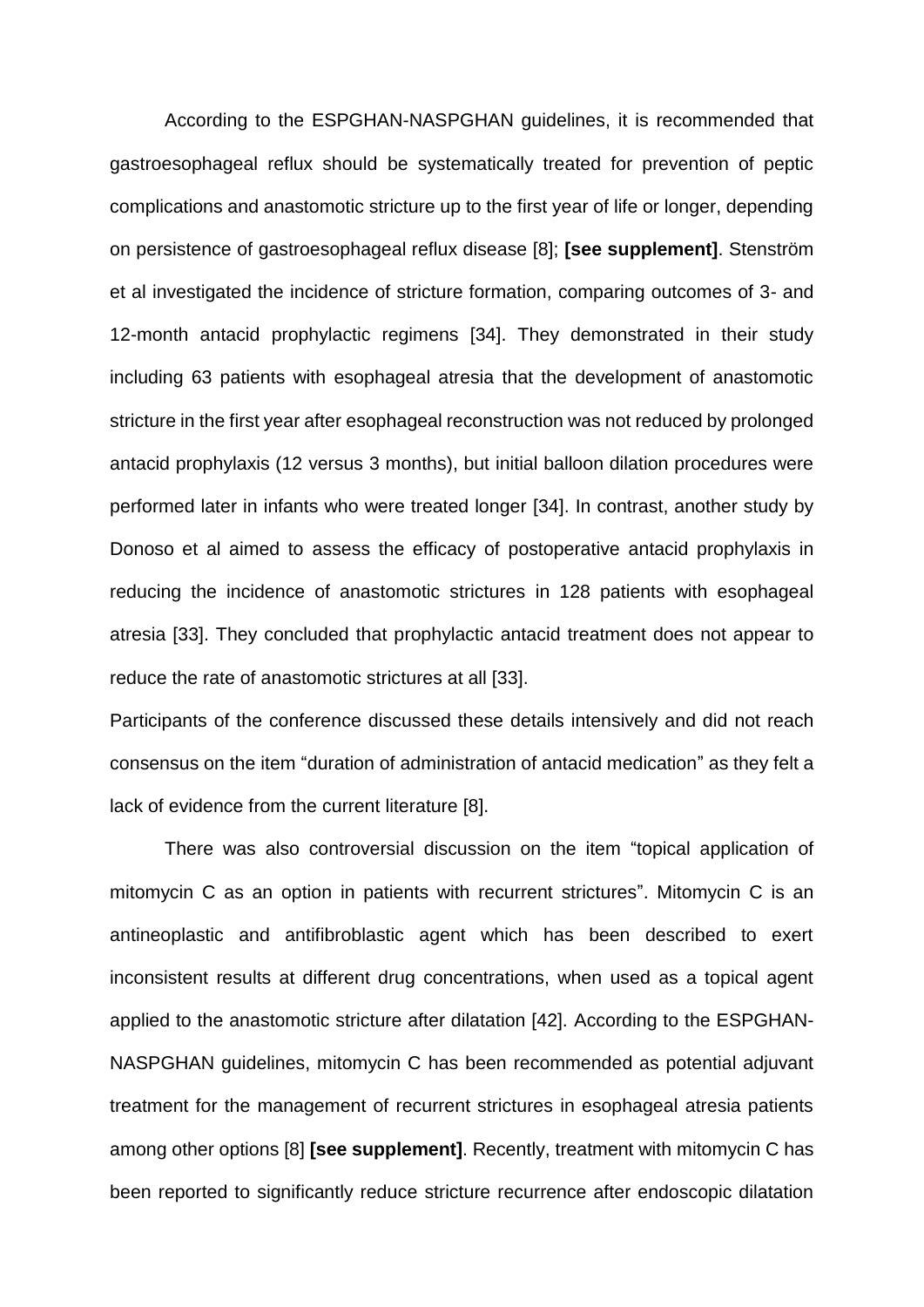[37, 38]. In contrast, Chapuy et al postulated that there is no benefit in the resolution of the stricture when adding mitomycin C treatment compared with repeated esophageal dilations alone [35]. Madadi et al also failed to exhibit a beneficial effect of mitomycin C [36]. Given the fact that there is limited data to prove the beneficial effect of mitomycin C treatment, it should be carefully considered whether the advantages of this therapy outweigh the necessity of life-long endoscopic follow-ups. Therefore, participants of the conference agreed that further randomized controlled studies are mandatory and did not reach consensus on this item.

During the conference, participants agreed on the routine use of pH-studies for monitoring patients with esophageal atresia according to a specific schedule and at time of discontinuation of antacid therapy. However, due to a lack of evidence in the current literature and controversial opinions among the participants, no consensus could be achieved on the frequency of pH studies until transition.

For the same reasons, no consensus could be reached on the routine use of contrast study of the upper gastrointestinal tract for monitoring patients with esophageal atresia according a specific schedule. As in the previous presented item, participants of the conference hold very divergent opinions and approaches on these aspects indicating certain heterogeneity of applied protocols in ERNICA centers.

In the vast majority of votes (82.4%), results of this ERNICA consensus conference were consistent with the ESPGHAN-NASPGHAN guidelines [8] except in three (17.6%) votes: The items "administration of antacid medication for 12 months" and "topical application of mitomycin C" have already been discussed above.

The third item with divergent results is on the "administration of intralesional / systemic steroids as a therapeutic option in patients with recurrent strictures". The use of intralesional steroids has been reported with inconsistent improvement of anastomotic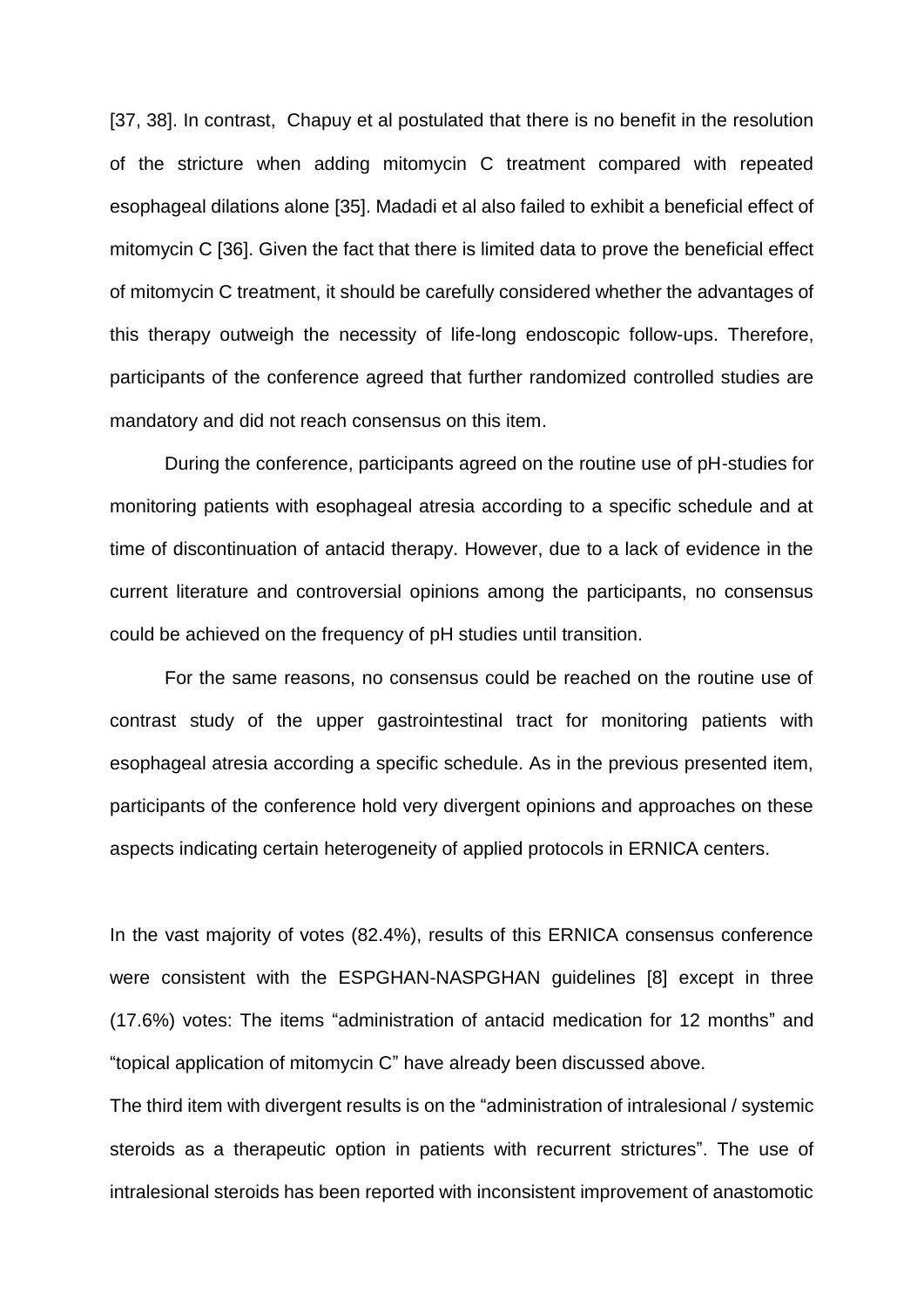strictures [38, 39, 40]. Potential complications such as perforation, infection, pleural effusion, or adrenal suppression are well known [8]. No side effects have been reported for both local and systemic short-term steroid treatment [8]. Based on a recently published case series by Ten Kate et al [52], a multicenter, single-blind randomized controlled trial (*STEPS-EA trial;* approval number MEC-2018-1586/NL65364.078.18) involving ERNICA centers is currently being conducted on the use of intralesional steroid injections to prevent refractory strictures in patients with esophageal atresia. After extensive discussion, participants of the conference did not reach consensus on this item.

The domain *Framework* focuses on centralization, multidisciplinary treatment and participation of patient organizations in the management of patients with esophageal atresia. Particular attention should be paid to the fact that complete consensus (defined as 100% consensus) was achieved on all items in this domain. The uniformity of opinions regarding these aspects is also reflected by the lack of abstention from voting on these items.

Over the last two decades, important contributions were made at national, European, and international levels to foster collaboration in rare diseases research [4]. The European legislation calls for multidisciplinary centers treating children with rare diseases and proposes clear and demanding quality criteria [18]. Centralization in surgical patient care is a topic that is increasingly becoming important due to the growing number of reports that the level of care has improved and the number of complications, including mortality, have decreased with an elevation in the number of treated patients per surgeon and center [5, 13, 18, 19]. Pediatric surgery is a specialty of rare cases and low numbers [13]. It is therefore all the more important to pool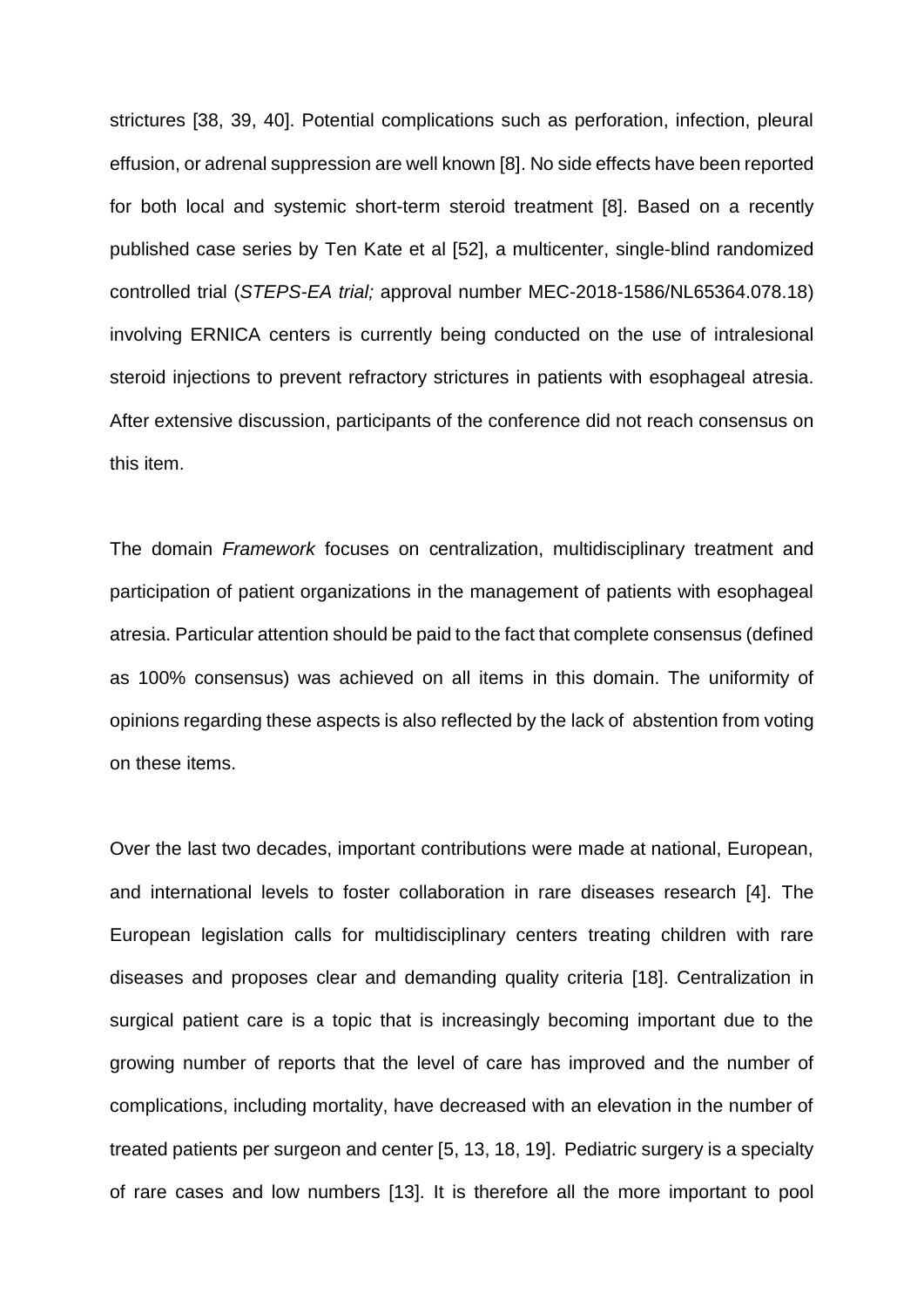expertise and corresponding infrastructure in a specialized center. Thus, participants of this conference strongly believe that the implementation of a minimum average caseload of new patients with esophageal atresia per year per center is mandatory to define the requirements of a "specialized" center.

Until today, the optimal way to concentrate pediatric surgical experience in each European country remains unclear and depends on multiple national features, such as size and distribution of the population, geographical distances, local surgical expertise, organization of the health care system, and political agendas [16, 17, 18, 22]: The architype for centralization in the United Kingdom, for example, is the management of biliary atresia being exclusively managed in three centers [15]. All the Nordic countries (Finland, Norway, Sweden, and Denmark) have a relatively small population making it necessary to concentrate advanced pediatric surgical care to one or a few specialized centers to ensure adequate caseload and high-quality care [16, 19]. In France, the results strongly suggest that centralization, specialization, and connections between specialized and routine pediatric surgical departments can greatly improve management of and outcomes in children [18].

It could be demonstrated that efforts towards further centralization of pediatric surgery have already resulted in reduced morbidity and mortality [15, 18, 22]. These endeavors should be urgently pursued implementing the mission of ERNICA.

As defined in the European Commission Delegated Decision [29], European Reference Networks have to demonstrate that they are patient-centered and empower patients [4]. Patients and patient organizations play a critical role in rare disease European Reference Networks due to their expertise [4, 28, 30, 31]. Patients or their representatives become increasingly involved in addressing ethical issues,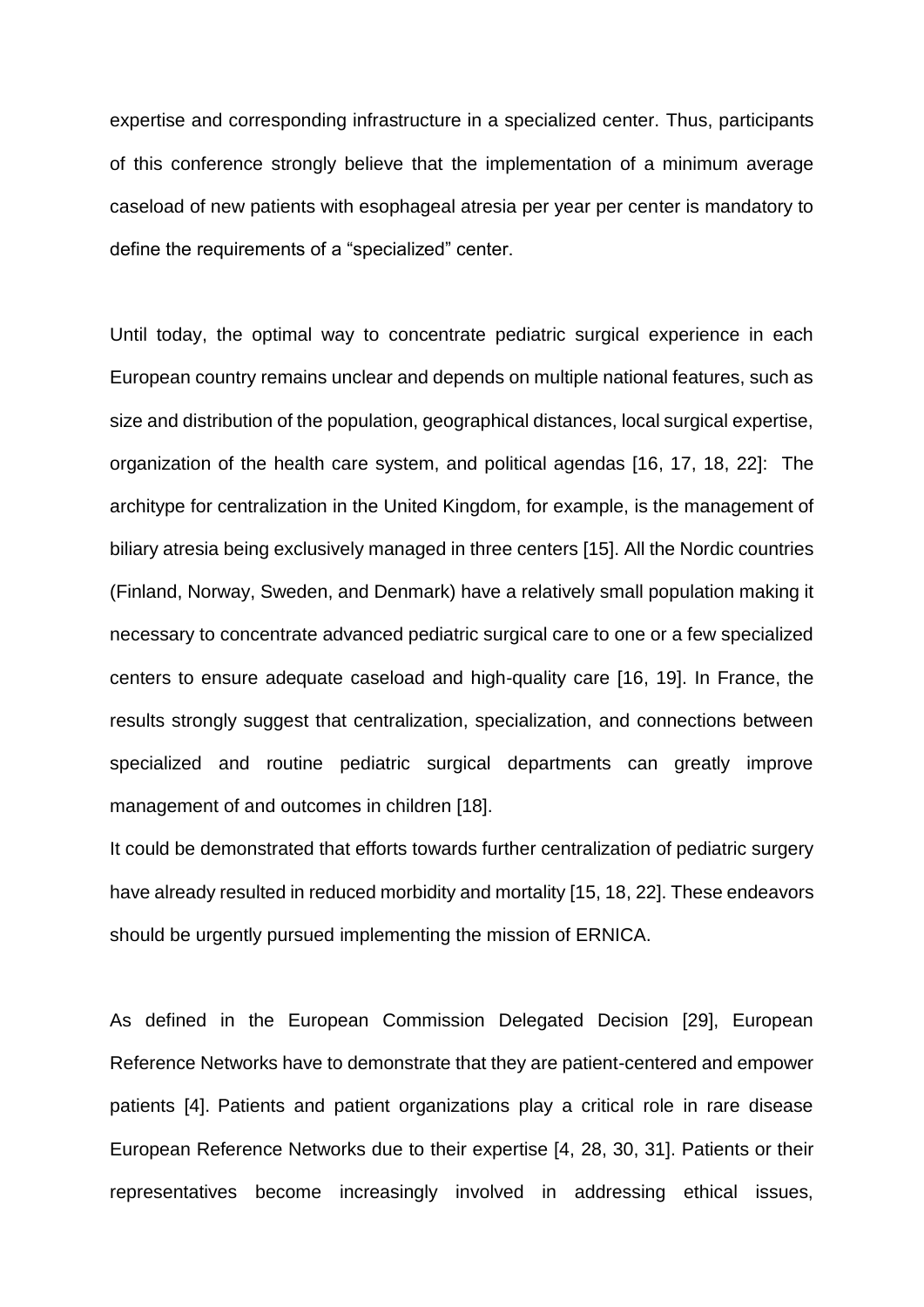transparency in quality of care, safety standards, and contributing to research [4, 27, 32]. The involvement of representatives of patient support groups in this consensus conference allowed a unique perspective to all discussed aspects of patient care and management and emphasizes the benefits of collaboration as already proved in the past [27, 53].

#### **CONCLUSION**

Participants of this ERNICA conference reached significant consensus on the followup of patients with esophageal atresia and tracheoesophageal fistula who undergo primary anastomosis. Fundamental statements regarding centralization, multidisciplinary approach and involvement of patient organizations were formulated. These consensus statements will provide the cornerstone for uniform treatment protocols and resultant optimized patient care.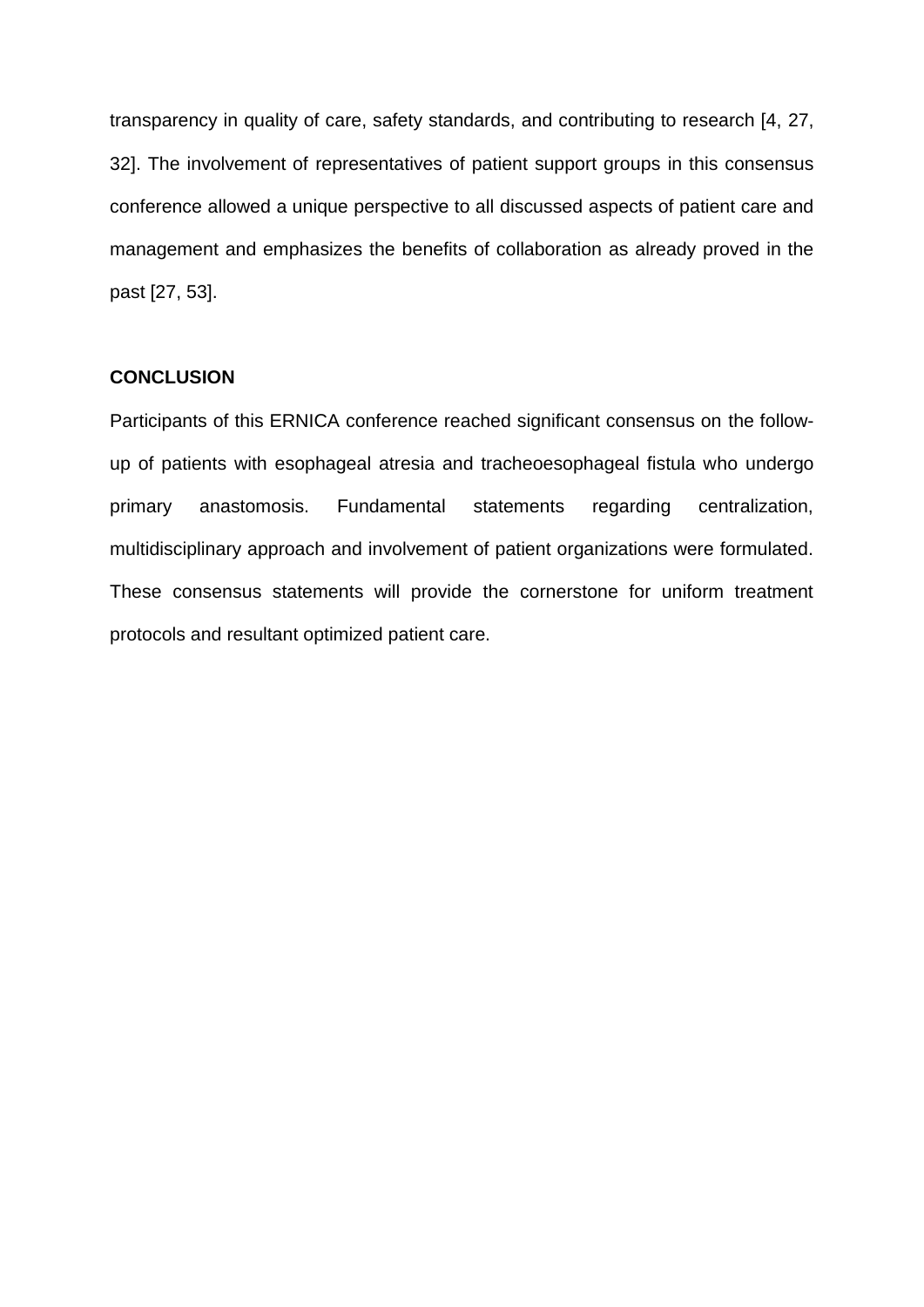#### **REFERENCES**

- 1 Pedersen RN, Calzolari E, Husby S, Garne E.; EUROCAT Working group. Oesophageal atresia: prevalence, prenatal diagnosis and associated anomalies in 23 European regions. Arch Dis Child 2012; 97 (03) 227-232.
- 2 Cassina M, Ruol M, Pertile R., et al. Prevalence, characteristics, and survival of children with esophageal atresia: a 32-year population-based study including 1,417,724 consecutive newborns. Birth Defects Res A Clin Mol Teratol 2016; 106 (07)542-548.
- 3 Available at: https://ern-ernica.eu/about/european-reference-networks/. Accessed February 25, 2019.
- 4 Wijnen R, Anzelewicz SM, Petersen C, Czauderna P. European Reference Networks: Share, Care, and Cure-Future or Dream? Eur J Pediatr Surg. 2017;27(5):388-394.
- 5 Rolle U. Centralization of Pediatric Surgery: European Perspective. Eur J Pediatr Surg. 2017;27(5):387.
- 6 Pakarinen M, Bjørland K, Qvist N, Wester T. Centralized Pediatric Surgery in the Nordic Countries: A Role Model for Europe? Eur J Pediatr Surg. 2017;27(5):395-398.
- 7 Héon-Klin V. European Reference networks for rare diseases: what is the conceptual framework? Orphanet J Rare Dis. 2017;12(1):137.
- 8 Krishnan U, Mousa H, Dall'Oglio L, Homaira N, Rosen R, Faure C, Gottrand F. ESPGHAN-NASPGHAN Guidelines for the Evaluation and Treatment of Gastrointestinal and Nutritional Complications in Children With Esophageal Atresia-Tracheoesophageal Fistula. J Pediatr Gastroenterol Nutr. 2016 Nov;63(5):550-570.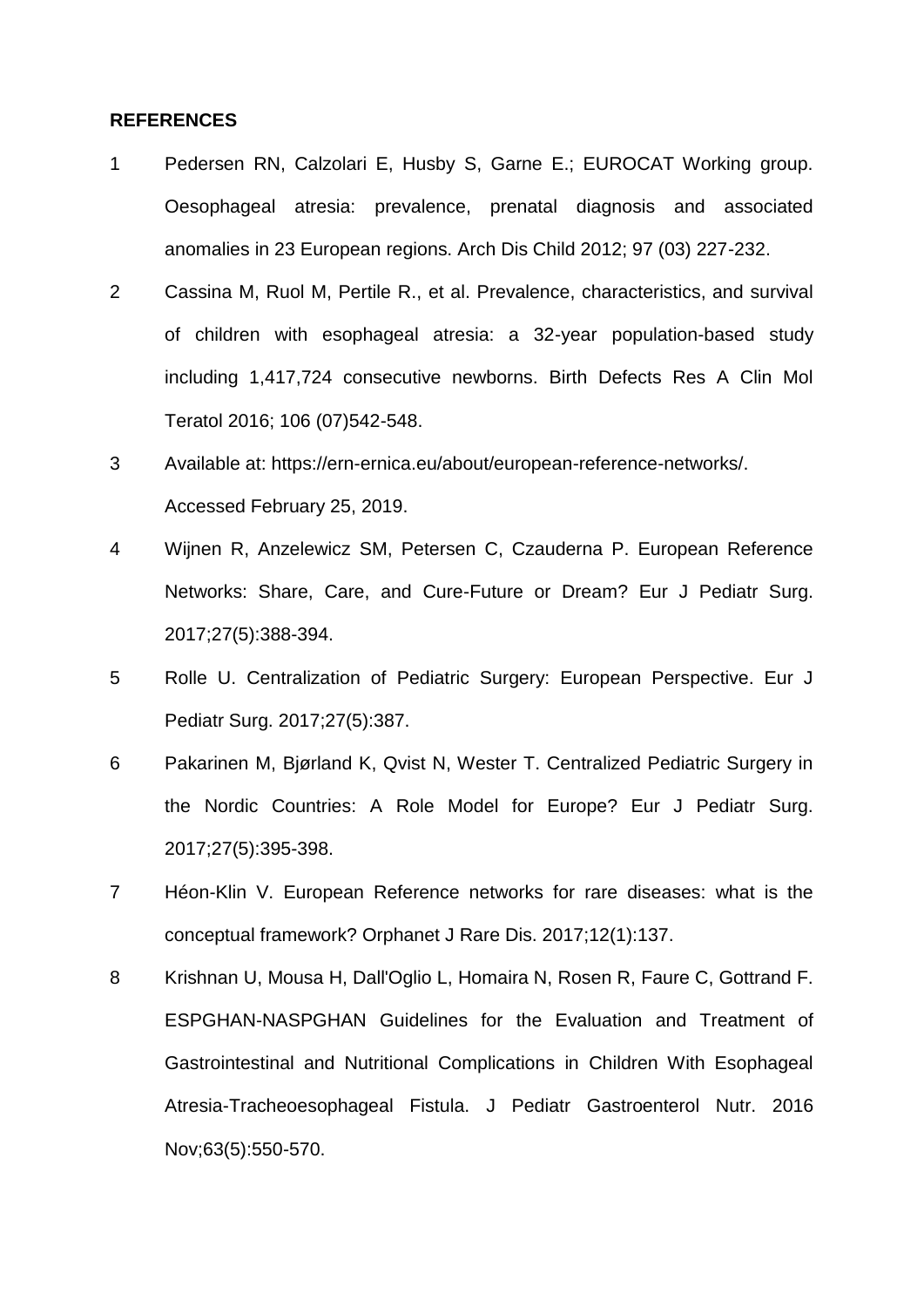- 9 Available at: [http://www.we-are-eat.org/.](http://www.we-are-eat.org/) Accessed February 25, 2019.
- 10 Harris PA, Taylor R, Thielke R, Payne J, Gonzalez N, Conde JG. Research electronic data capture (REDCap)--a metadata-driven methodology and workflow process for providing translational research informatics support. Journal of biomedical informatics 2009; 42: 377-381.
- 11 OCEBM Levels of Evidence Working Group. Levels of Evidence (March 2009)". Oxford Centre for Evidence-Based Medicine. Available at: <http://www.cebm.net/index.aspx?o1/41025>
- 12 Available at: [www.voxvote.com.](http://www.voxvote.com/) Accessed February 25, 2019.
- 13 Wijnen MH. Centralization of Pediatric Surgery in The Netherlands. Eur J Pediatr Surg. 2017;27(5):407-409.
- 14 Schmedding A, Rolle U. Decentralized Rather than Centralized Pediatric Surgery Care in Germany. Eur J Pediatr Surg. 2017 Oct;27(5):399-406.
- 15 Durkin N, Davenport M. Centralization of Pediatric Surgical Procedures in the United Kingdom. Eur J Pediatr Surg. 2017 Oct;27(5):416-421.
- 16 Pakarinen M, Bjørland K, Qvist N, Wester T. Centralized Pediatric Surgery in the Nordic Countries: A Role Model for Europe? Eur J Pediatr Surg. 2017 Oct;27(5):395-398.
- 17 Pintér A, Vajda P. Centralization of Pediatric Surgery in Hungary. Eur J Pediatr Surg. 2017 Oct;27(5):429-430.
- 18 Peycelon M, Faraj S, Leclair MD, Bonnard A. French Connection between Specialized and Routine Pediatric Surgical Care. Eur J Pediatr Surg. 2017 Oct;27(5):410-415.
- 19 Lampela H, Ritvanen A, Kosola S, Koivusalo A, Rintala R, Jalanko H, Pakarinen M. National centralization of biliary atresia care to an assigned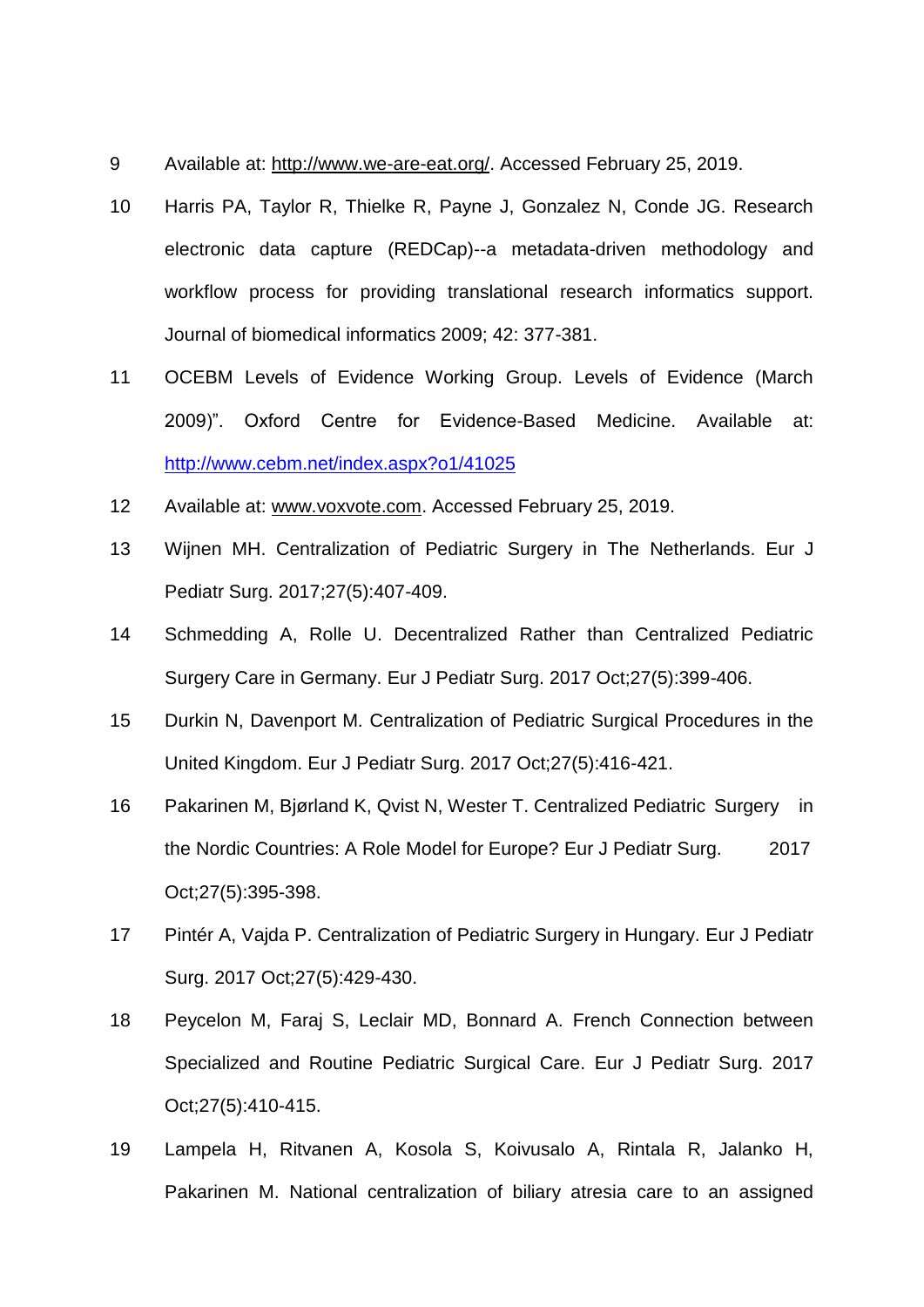multidisciplinary team provides high-quality outcomes. Scand J Gastroenterol. 2012 Jan;47(1):99-107.

- 20 EUR-Lex. Access to European Union Law. Available at: [http://eur-l](http://eur-/)ex.europa.eu/legal-content/IT/TXT/?uri=CELEX%3A32011L0024
- 21 WHO. Building European Reference Networks in Health Care-Exploring concepts and national practices in the European Union. Palm W, Glinos IA, Rechel B, Garel P, Busse R, Figueras J. , eds. European Observatory on Health Systems and Policies. Copenhagen, Denmark: World Health Organization; 2013
- 22 Riccipetitoni G, Gamba P, Lima M, Inserra A, Martino A, Mattioli G, Pelizzo G, Romeo C. Bella Italia: Specialized Pediatric Surgical Care in Italy. Eur J Pediatr Surg. 2017 Oct;27(5):422-428.
- 23 Zimmer J, Eaton S, Murchison LE, De Coppi P, Ure BM, Dingemann C. State of Play: Eight Decades of Surgery for Esophageal Atresia. Eur J Pediatr Surg. 2019 Feb;29(1):39-48.
- 24 Wang B, Tashiro J, Allan BJ, Sola JE, Parikh PP, Hogan AR, Neville HL, Perez EA. A nationwide analysis of clinical outcomes among newborns with esophageal atresia and tracheoesophageal fistulas in the United States. J Surg Res. 2014 Aug;190(2):604-12.
- 25 Sfeir R, Bonnard A, Khen-Dunlop N, Auber F, Gelas T, Michaud L, Podevin G, Breton A, Fouquet V, Piolat C, Lemelle JL, Petit T, Lavrand F, Becmeur F, Polimerol ML, Michel JL, Elbaz F, Habonimana E, Allal H, Lopez E, Lardy H, Morineau M, Pelatan C, Merrot T, Delagausie P, de Vries P, Levard G, Buisson P, Sapin E, Jaby O, Borderon C, Weil D, Gueiss S, Aubert D, Echaieb A, Fourcade L, Breaud J, Laplace C, Pouzac M, Duhamel A, Gottrand F.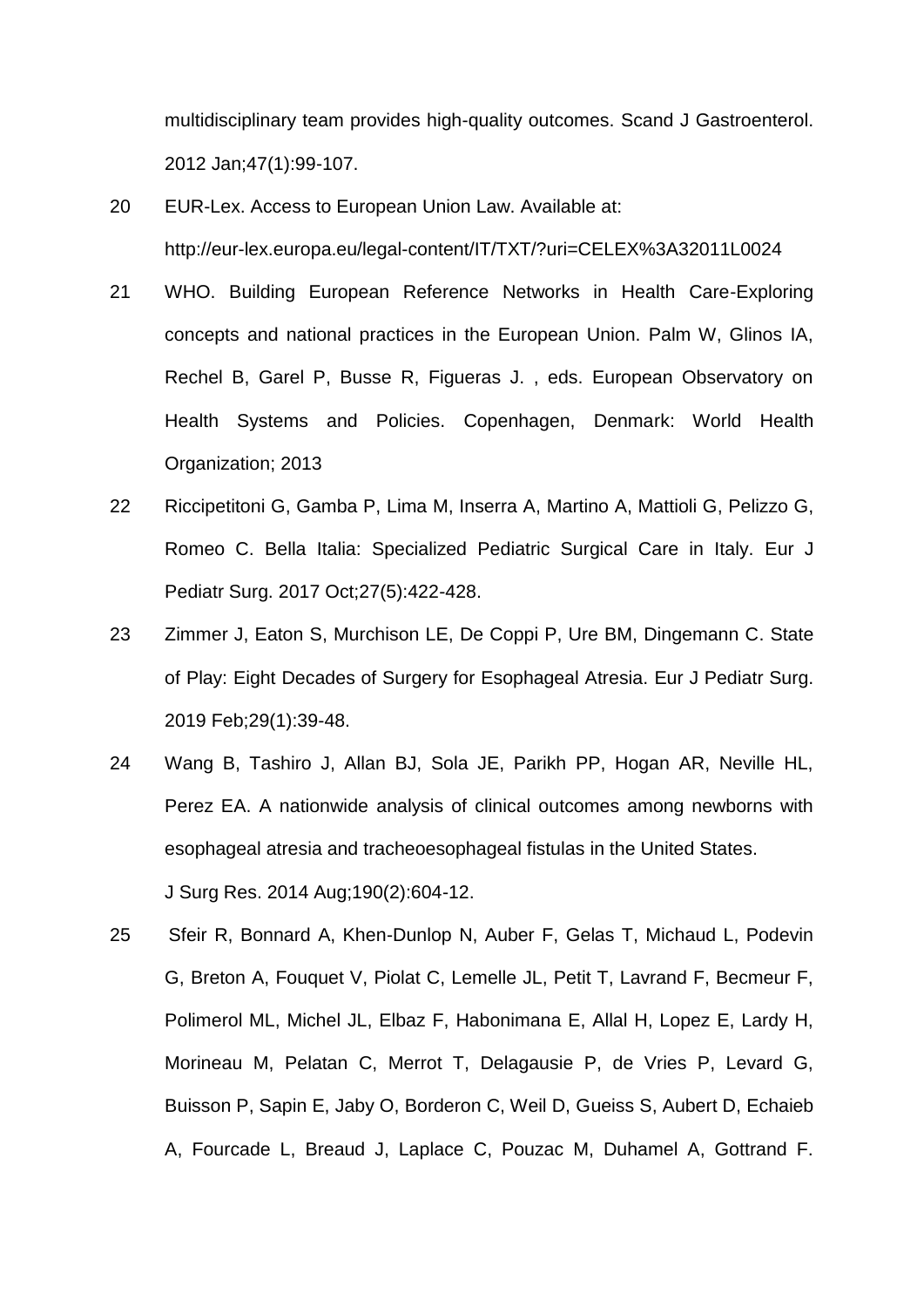Esophageal atresia: data from a national cohort. J Pediatr Surg. 2013 Aug;48(8):1664-9.

- 26 Rintala RJ, Pakarinen MP. Long-term outcome of esophageal anastomosis. Eur J Pediatr Surg. 2013 Jun;23(3):219-25.
- 27 Svoboda E, Fruithof J, Widenmann-Grolig A, Slater G, Armand F, Warner B, Eaton S, De Coppi P, Hannon E. A patient led, international study of long term outcomes of esophageal atresia: EAT 1. J Pediatr Surg. 2018 Apr;53(4):610- 615.
- 28 Delisle VC, Gumuchian ST, Rice DB, Levis AW, Kloda LA, Körner A, Thombs BD. Perceived Benefits and Factors that Influence the Ability to Establish and Maintain Patient Support Groups in Rare Diseases: A Scoping Review. Patient. 2017 Jun;10(3):283-293.
- 29 The European Parliament and of the Council. Commission Delegated Decision 2014/286/EU. I. 2014
- 30 European Commission Directorate-General for Health and Food Safety. Rare Disease European Reference Networks: Addendum to Eucerd recommendations of January 2013: The decision of the Commission expert group on rare diseases. Off J Eur Union 2013/c 219/04: 4-7
- 31 Taruscio D, Gentile AE, Evangelista T, Frazzica RG, Bushby K, Montserrat AM. Centres of Expertise and European Reference Networks: key issues in the field of rare diseases. The EUCERD Recommendations. Blood Transfus 2014; 12 (Suppl. 03) 621-625
- 32 Anzelewicz S, Garnier H, Rangaswami A, Czauderna P. Cultural, geographical and ethical questions when looking to enroll pediatric patients in rare disease clinical trials. Expert Opin Orphan Drugs 2017; 5 (08) 613-621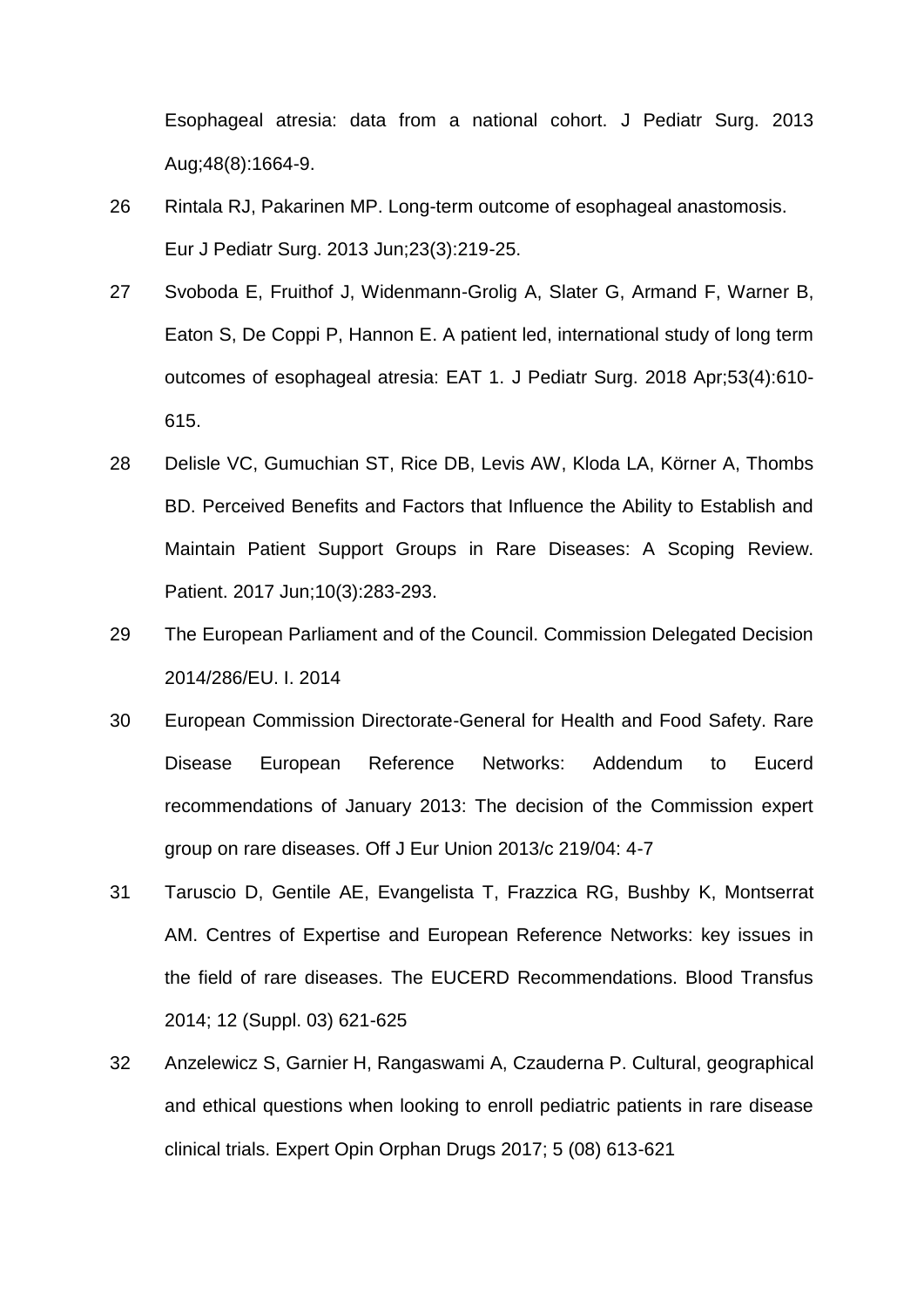- 33 Donoso F, Lilja HE. Risk Factors for Anastomotic Strictures after Esophageal Atresia Repair: Prophylactic Proton Pump Inhibitors Do Not Reduce the Incidence of Strictures. Eur J Pediatr Surg. 2017 Feb;27(1):50-55.
- 34 Stenström P, Anderberg M, Börjesson A, Arnbjornsson E. Prolonged Use of Proton Pump Inhibitors as Stricture Prophylaxis in Infants with Reconstructed Esophageal Atresia. Eur J Pediatr Surg. 2017 Apr;27(2):192-195.
- 35 Chapuy L, Pomerleau M, Faure C. Topical mitomycin-C application in recurrent esophageal strictures after surgical repair of esophageal atresia. J Pediatr Gastroenterol Nutr. 2014 Nov;59(5):608-11.
- 36 El-Asmar KM, Hassan MA, Abdelkader HM, Hamza AF. Topical mitomycin C can effectively alleviate dysphagia in children with long-segment caustic esophageal strictures. Dis Esophagus 2015; 28 (05) 422-427
- 37 Sweed AS, Fawaz SA, Ezzat WF, Sabri SM. A prospective controlled study to assess the use of mitomycin C in improving the results of esophageal dilatation in post corrosive esophageal stricture in children. Int J Pediatr Otorhinolaryngol 2015; 79 (01) 23-25
- 38 Lévesque D, Baird R, Laberge JM. Refractory strictures post-esophageal atresia repair: what are the alternatives? Dis Esophagus. 2013 May-Jun;26(4):382-7.
- 39 Gandhi RP, Cooper A, Barlow BA. Successful management of esophageal strictures without resection or replacement. J Pediatr Surg. 1989 Aug;24(8):745-9; discussion 749-50.
- 40 Zamiara P, Thomas KE, Connolly BL, Lane H, Marcon MA, Chiu PP. Longterm burden of care and radiation exposure in survivors of esophageal atresia. J Pediatr Surg. 2015 Oct;50(10):1686-90.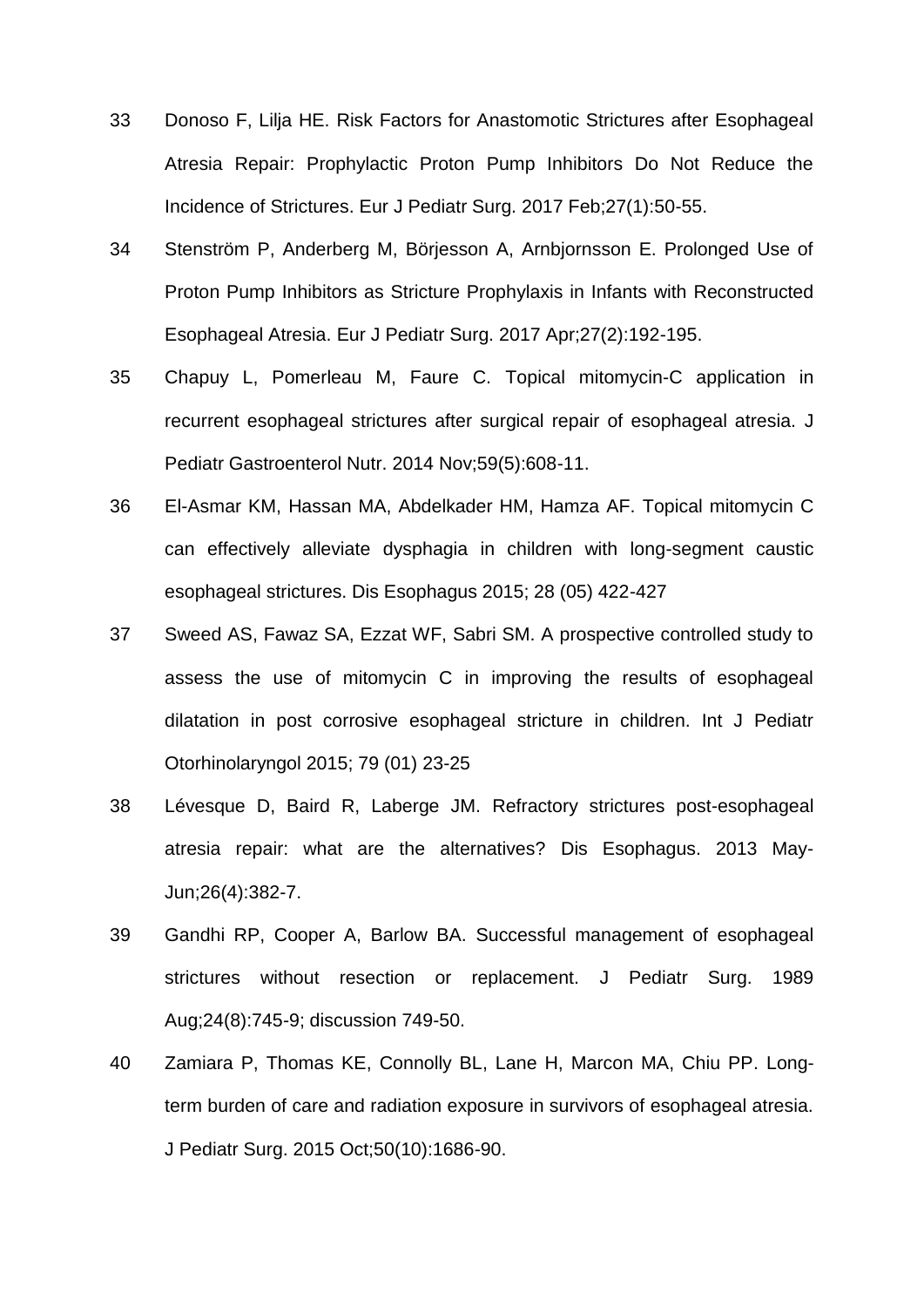- 41 Cloud DT. Anastomotic technic in esophageal atresia. J Pediatr Surg. 1968 Oct;3(5):561-4.
- 42 Berger M, Ure B, Lacher M. Mitomycin C in the therapy of recurrent esophageal strictures: hype or hope? Eur J Pediatr Surg. 2012 Apr;22(2):109- 16.
- 43 van der Zee DC, Bagolan P, Faure C, Gottrand F, Jennings R, Laberge JM, Martinez Ferro MH, Parmentier B, Sfeir R, Teague W. Position Paper of INoEA Working Group on Long-Gap Esophageal Atresia: For Better Care. Front Pediatr. 2017 Mar 31;5:63.
- 44 Wijnen RM, Ure B. Bridging the Gap--More than Surgery Only. Eur J Pediatr Surg. 2015 Aug;25(4):311.
- 45 Dingemann J, Szczepanski R, Ernst G, Thyen U, Ure B, Goll M, Menrath I. Transition of Patients with Esophageal Atresia to Adult Care: Results of a Transition-Specific Education Program. Eur J Pediatr Surg. 2017 Feb;27(1):61-67. Erratum in: Eur J Pediatr Surg. 2017 Feb;27(1):e1-e2.
- 46 Acher CW, Ostlie DJ, Leys CM, Struckmeyer S, Parker M, Nichol PF. Long-Term Outcomes of Patients with Tracheoesophageal Fistula/Esophageal Atresia: Survey Results from Tracheoesophageal Fistula/Esophageal Atresia Online Communities. Eur J Pediatr Surg. 2016 Dec;26(6):476-480. Epub 2015 Dec 21.
- 47 Witt S, Dellenmark-Blom M, Flieder S, Dingemann J, Abrahamsson K, Jönsson L, Gatzinsky V, Chaplin JE, Ure B, Dingemann C, Bullinger M, Sommer R, Quitmann JH. Health-related quality of life experiences in children and adolescents born with esophageal atresia: A Swedish-German focus group study. Child Care Health Dev. 2019 Jan;45(1):79-88.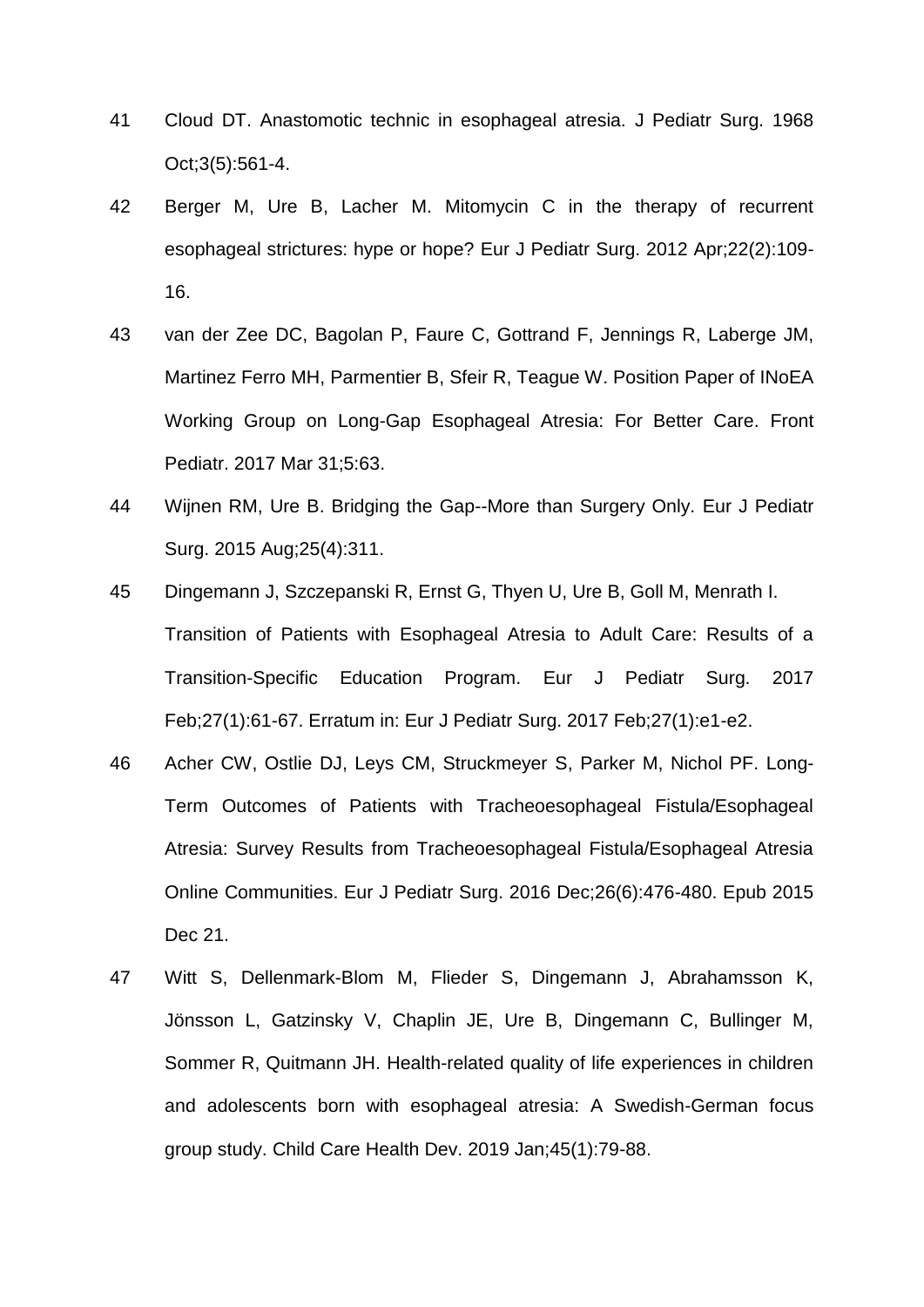- 48 Flieder S, Dellenmark-Blom M, Witt S, Dingemann C, Quitmann JH, Jönsson L, Gatzinsky V, Chaplin JE, Dammeier BG, Bullinger M, Ure BM, Abrahamsson K, Dingemann J. Generic Health-Related Quality of Life after Repair of Esophageal Atresia and Its Determinants within a German-Swedish Cohort. Eur J Pediatr Surg. 2019 Feb;29(1):75-84.
- 49 Vergouwe FW, IJsselstijn H, Wijnen RM, Bruno MJ, Spaander MC. Screening and Surveillance in Esophageal Atresia Patients: Current Knowledge and Future Perspectives. Eur J Pediatr Surg. 2015 Aug;25(4):345-52.
- 50 Zani A, Eaton S, Hoellwarth ME, Puri P, Tovar J, Fasching G, Bagolan P, Lukac M, Wijnen R, Kuebler JF, Cecchetto G, Rintala R, Pierro A. International survey on the management of esophageal atresia. Eur J Pediatr Surg. 2014 Feb;24(1):3-8.
- 51 Dingemann C, Eaton S, Aksnes G, Bagolan P, Cross KM, Decoppi P, Fruithof J, Gamba P, Husby S, Koivusalo A, Rasmussen L, Sfeir R, Slater G, Svensson JF, Van der Zee DC, Wessel LM, Widenmann-Grolig A, Wijnen R, Ure BM. ERNICA Consensus Conference on the Management of Patients with Esophageal Atresia and Tracheoesophageal Fistula: Diagnostics, Preoperative, Operative, and Postoperative Management. Eur J Pediatr Surg. 2019 Jul 2.
- 52 Ten Kate CA, Vlot J, Sloots CEJ, van den Akker ELT, Wijnen RMH. The effect of intralesional steroid injections on esophageal strictures and the child as whole: a case series. J Pediatr Surg. 2019 May 22. pii: S0022-3468(19)30361- 6.
- 53 Dingemann C, Meyer A, Kircher G, Boemers TM, Vaske B, Till H, Ure BM. Long-term health-related quality of life after complex and/or complicated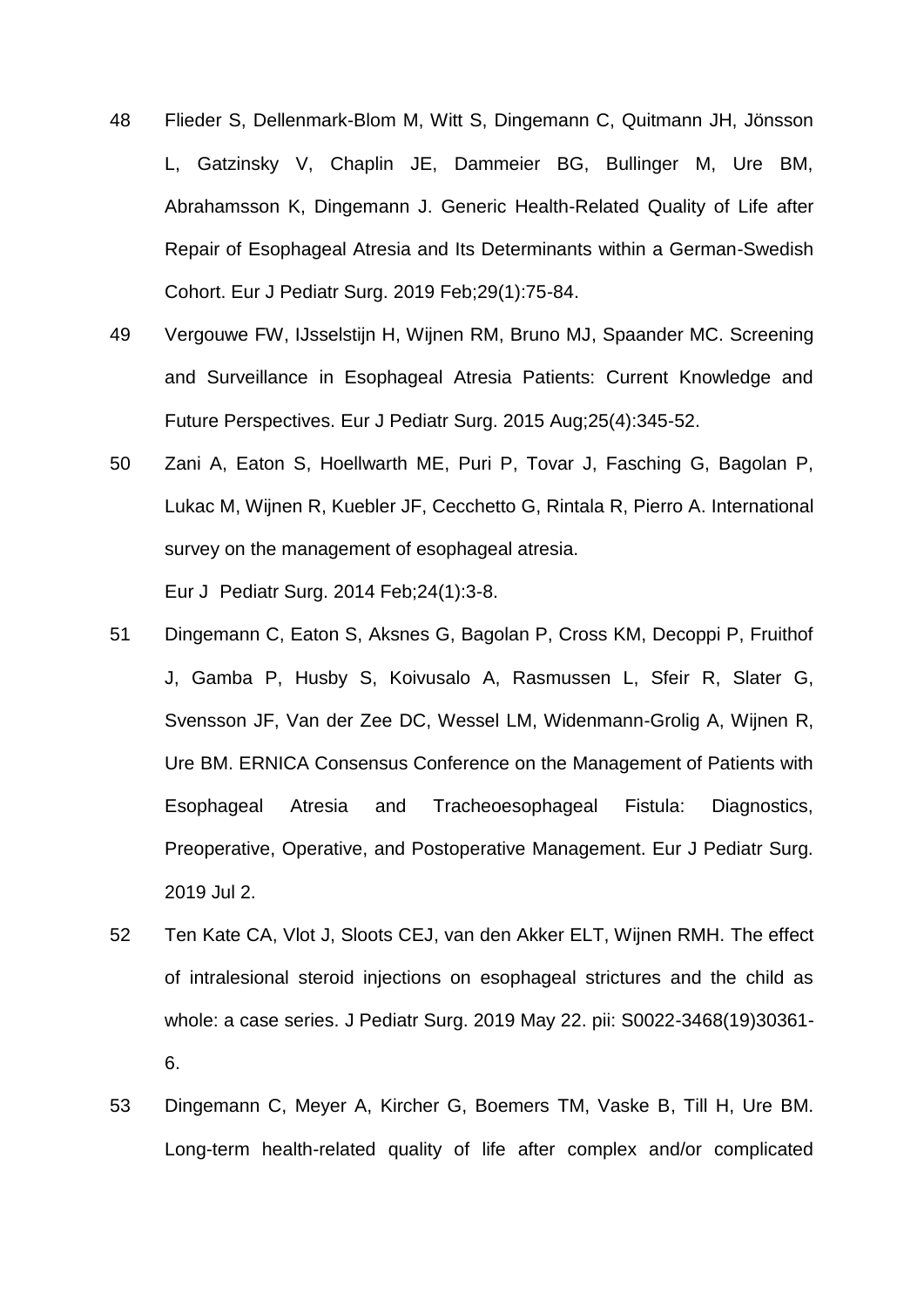esophageal atresia in adults and children registered in a German patient support group. J Pediatr Surg. 2014 Apr;49(4):631-8.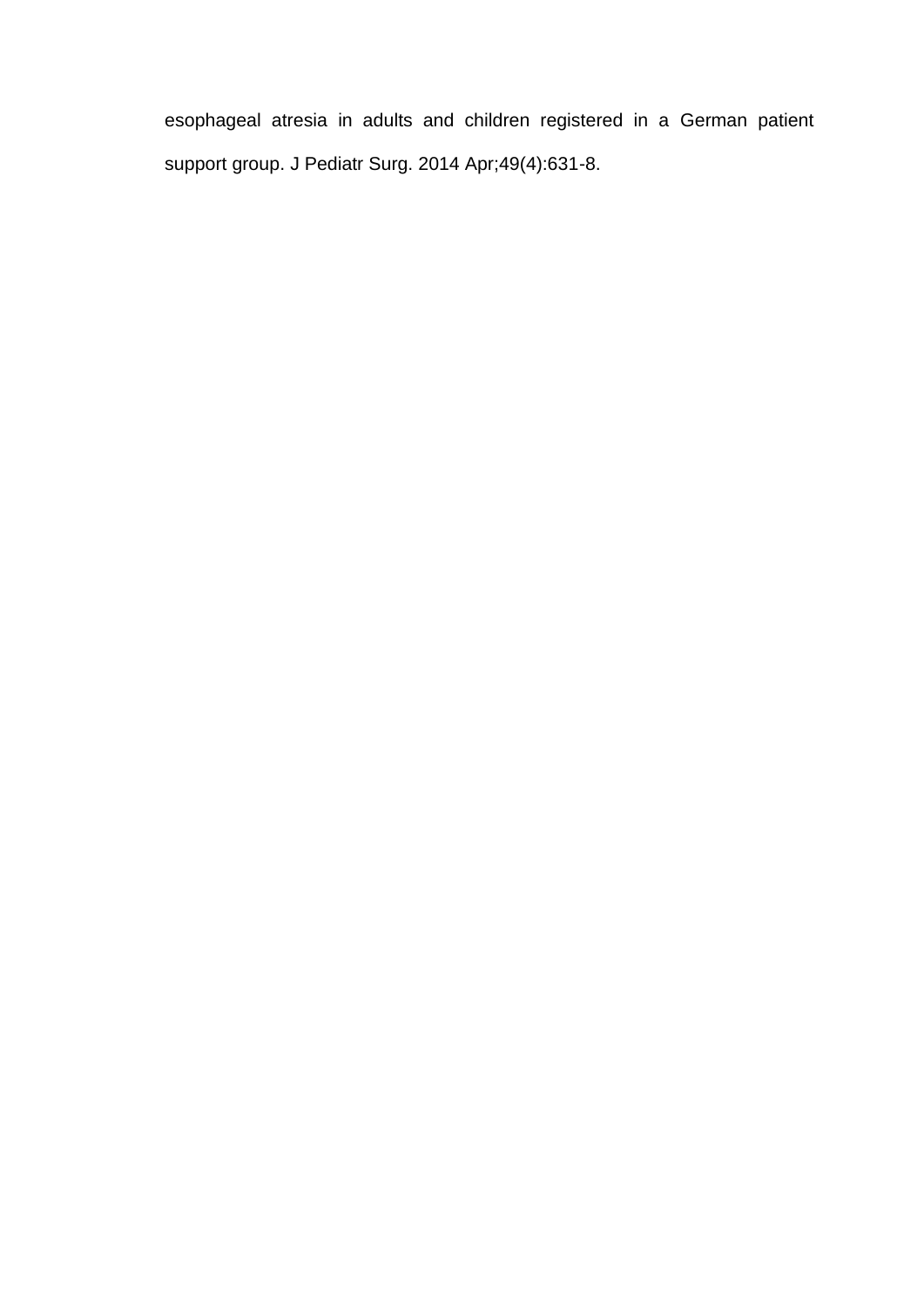| Consensus statements on the follow-up of patients with esophageal atresia and tracheoesophageal fistula<br>Table 1 |  |
|--------------------------------------------------------------------------------------------------------------------|--|
|--------------------------------------------------------------------------------------------------------------------|--|

| $N^{\circ}$             | <b>Statement</b>                                                                                                                        | <b>ESPGHAN-NASPGHAN</b><br>Statement available [8] | <b>Consensus</b>     | $\frac{0}{0}$ | <b>Votes</b> | <b>Median</b><br>[range] |
|-------------------------|-----------------------------------------------------------------------------------------------------------------------------------------|----------------------------------------------------|----------------------|---------------|--------------|--------------------------|
| $\mathbf{1}$            | There should be a structured schedule for life-long follow-up                                                                           |                                                    | ÷                    | 100           | 18/18        | $9[8-9]$                 |
| $\overline{2}$          | There should be an interdisciplinary follow-up program including surgery,                                                               | $\ddot{\phantom{1}}$                               | $\ddot{}$            | 100           | 18/18        | $9[8-9]$                 |
|                         | gastroenterology, pulmonary, nutrition counselling, otolaryngology and others,                                                          |                                                    |                      |               |              |                          |
|                         | with one specialist leading                                                                                                             |                                                    |                      |               |              |                          |
| 3                       | Antacid medication should be routinely administered to all patients after                                                               | $+$                                                | $\ddot{}$            | 88.9          | 16/18        | $9[2-9]$                 |
|                         | correction of EA                                                                                                                        |                                                    |                      |               |              |                          |
| $\overline{\mathbf{4}}$ | Proton pump inhibitors should be used for antacid prophylaxis in EA patients                                                            | $+$                                                | $\ddot{\phantom{1}}$ | 100           | 16/16        | $8[6-9]$                 |
| 5                       | Antacid medication should be routinely administered for 12 months after                                                                 | $\ddot{\phantom{1}}$                               |                      | 66.7          | 12/18        | $7[1-9]$                 |
|                         | correction of EA, although it is noted that the evidence base is limited                                                                |                                                    |                      |               |              |                          |
| 6                       | Antacid therapy should be tapered at the end of prophylaxis                                                                             | $\blacksquare$                                     | ٠                    | 94.4          | 17/18        | $9[4-9]$                 |
| $\overline{7}$          | Anastomotic stricture should be diagnosed by either contrast study and/or                                                               | $+$                                                | $\ddot{}$            | 94.4          | 17/18        | $8.5 [3-9]$              |
|                         | endoscopy                                                                                                                               |                                                    |                      |               |              |                          |
| 8                       | Anastomotic stricture should be managed by balloon or semi-rigid dilatation                                                             | $\ddot{\phantom{1}}$                               | $+$                  | 100           | 15/15        | $9[6-9]$                 |
| 9                       | The definition of recurrent anastomotic stricture is 3 anastomotic stricture                                                            | $\ddot{}$                                          | $\ddot{}$            | 94.4          | 17/18        | $9[4-9]$                 |
|                         | relapses requiring dilatation                                                                                                           |                                                    |                      |               |              |                          |
| 10                      | The maximum number of esophageal dilatations for recurrent anastomotic                                                                  |                                                    | $\ddot{\phantom{1}}$ | 83.3          | 15/18        | $8[1-9]$                 |
| 11                      | strictures until a fundoplication should be considered is 5<br>Topical application of mitomycin C should be recommended as an option in | $+$                                                |                      | 26.7          | 4/15         | $3[1-9]$                 |
|                         | patients with recurrent strictures                                                                                                      |                                                    |                      |               |              |                          |
| $12 \,$                 | Intralesional/systemic steroids should be recommended as an option in<br>$\ddot{\phantom{1}}$                                           |                                                    |                      | 46.2          | 6/13         | $5[3-9]$                 |
|                         | patients with recurrent strictures                                                                                                      |                                                    |                      |               |              |                          |
| 13                      | Customized stents /indwelling balloons should be recommended as an option<br>$\ddot{\phantom{1}}$                                       |                                                    | $\ddot{}$            | 100           | 14/14        | $8[6-9]$                 |
|                         | in patients with recurrent strictures                                                                                                   |                                                    |                      |               |              |                          |
| 14                      | 24-hour-pH- or pH-impedance monitoring should be routinely used for                                                                     | $\ddot{\phantom{1}}$                               | $\ddot{\phantom{1}}$ | 93.8          | 15/16        | $9[5-9]$                 |
|                         | monitoring children and adolescents with EA according a specific schedule                                                               |                                                    |                      |               |              |                          |
| 15                      | 24-hour-pH- or pH-impedance monitoring should be routinely performed at                                                                 | $\ddot{\phantom{1}}$                               | $\ddot{}$            | 83.3          | 15/18        | $8.5$ [2-9]              |
|                         | time of discontinuation of antacid therapy                                                                                              |                                                    |                      |               |              |                          |
| 16                      | At least two additional pH studies should be routinely performed until transition                                                       |                                                    |                      | 55.6          | 10/18        | $6[1-9]$                 |
| 17                      | Endoscopies of the upper gastrointestinal tract should be routinely used for                                                            | $\ddot{+}$                                         | $\ddot{}$            | 94.4          | 17/18        | $9[2-9]$                 |
|                         | monitoring children and adolescents with EA according a specific schedule                                                               |                                                    |                      |               |              |                          |
| 18                      | Endoscopies of the upper gastrointestinal tract should be routinely performed<br>at 1 year                                              | $+$                                                | $\ddot{\phantom{1}}$ | 83.3          | 15/18        | $9[2-9]$                 |
| 19                      | At least two additional endoscopies of the upper gastrointestinal tract should                                                          |                                                    | $\ddot{\phantom{1}}$ | 100           | 18/18        | $9[6-9]$                 |
|                         | $\ddot{\phantom{1}}$<br>be routinely performed until transition                                                                         |                                                    |                      |               |              |                          |
| 20                      | Lung function tests should be routinely used for monitoring children and                                                                |                                                    | $\ddot{}$            | 77.8          | 14/18        | $8[1-9]$                 |
|                         | adolescents with EA according a specific schedule                                                                                       |                                                    |                      |               |              |                          |
| 21                      | Contrast study of the upper gastrointestinal tract should be routinely used for                                                         | $\blacksquare$                                     |                      | 27.8          | 5/18         | $3.5$ [1-9]              |
|                         | monitoring children and adolescents with EA according a specific schedule                                                               |                                                    |                      |               |              |                          |
| 22                      | Bronchoscopy should be routinely used for monitoring children and                                                                       | $\blacksquare$                                     |                      | 11.8          | 2/17         | $2[1-7]$                 |
|                         | adolescents with EA according a specific schedule                                                                                       |                                                    |                      |               |              |                          |
| 23                      | The following are potential indications for fundoplication: (i) recurrent                                                               | $+$                                                | $\ddot{}$            | 94.4          | 17/18        | $8.5$ [1-9]              |
|                         | anastomotic strictures, (ii) poorly controlled GERD despite maximal PPI                                                                 |                                                    |                      |               |              |                          |
|                         | therapy, (iii) long-term dependency on trans-pyloric feeding, (iv) cyanotic spells                                                      |                                                    |                      |               |              |                          |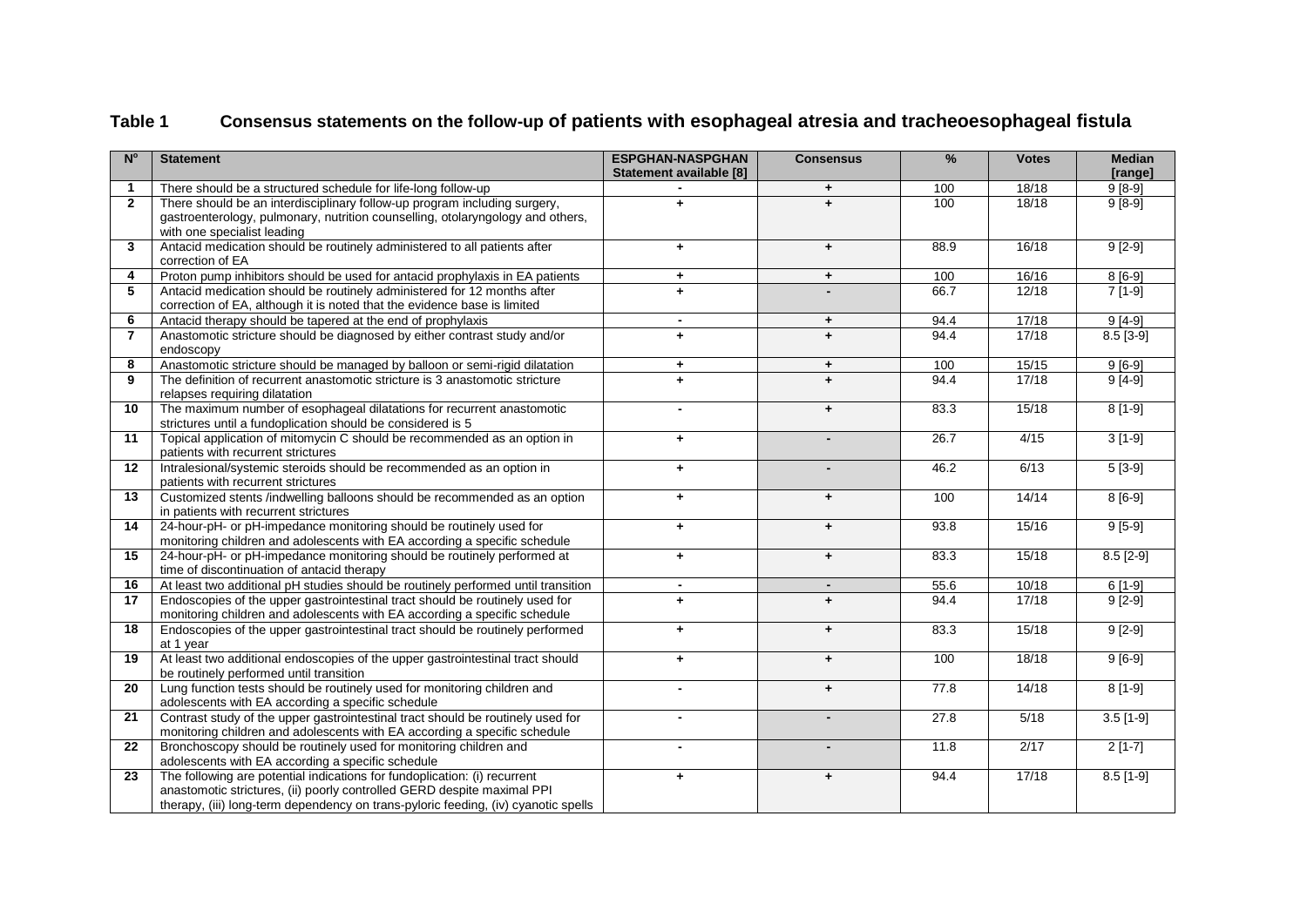| 24 | Adult EA patients need surveillance as per ESPGHAN guidelines: (i) routine      |  | 100  | 18/18 | 9 [6-9] |
|----|---------------------------------------------------------------------------------|--|------|-------|---------|
|    | endoscopy (with biopsies in 4 quadrants at gastroesophageal junction and        |  |      |       |         |
|    | anastomotic site) at time of transition into adulthood and every 5 to 10 years, |  |      |       |         |
|    | (ii) additional endoscopy if new or worsening symptoms develop, (iii) in        |  |      |       |         |
|    | presence of Barrett as per consensus recommendations                            |  |      |       |         |
| 25 | Quality of life assessment using a validated instrument should be offered       |  | 94.4 | 17/18 | 9 [1-9] |
|    | during follow-up in children                                                    |  |      |       |         |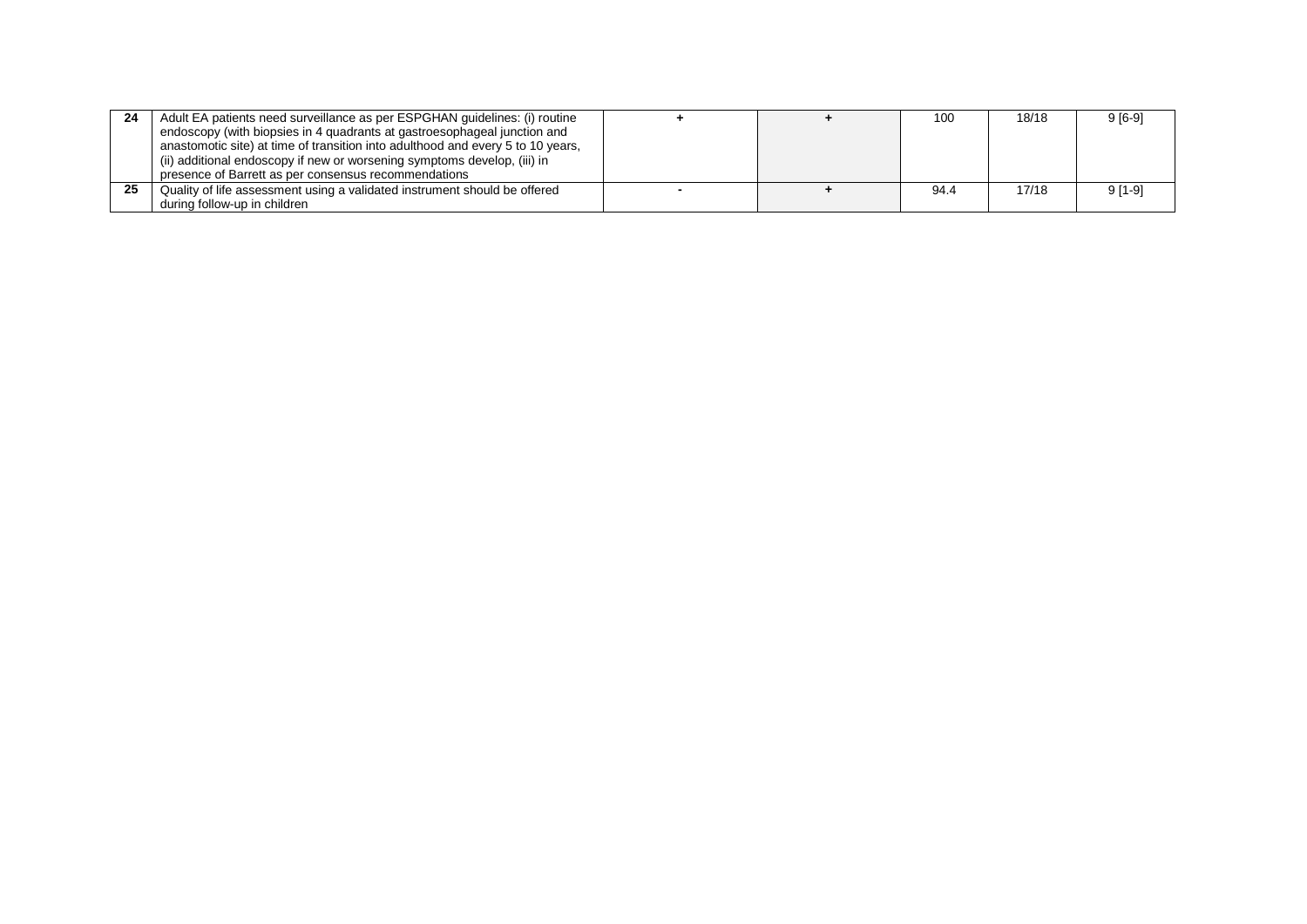## **Table 2**

**Consensus Statements on framework conditions in the management of patients with esophageal atresia with tracheoesophageal fistula**

| <b>N°</b> | <b>Statement</b>                                                                                                                          | <b>Consensus</b> | $\%$ | <b>Votes</b> | <b>Median</b><br>[range] |
|-----------|-------------------------------------------------------------------------------------------------------------------------------------------|------------------|------|--------------|--------------------------|
|           | When EA is suspected, referral to antenatal multidisciplinary counselling in a<br>specialized center should be made                       |                  | 100  | 18/18        | $9[8-9]$                 |
| 2         | There should be a minimum average caseload of 5 new EA per year to meet<br>the requirement of a specialized center                        |                  | 100  | 18/18        | $9[6-9]$                 |
| 3         | EA patients should be operated on and treated in specialized centers with a<br>multidisciplinary team with follow-up including transition |                  | 100  | 18/18        | $9[6-9]$                 |
|           | Parents of EA patients should be recommended to be involved in parent and<br>patient support groups as early as possible                  |                  | 100  | 18/18        | $9[6-9]$                 |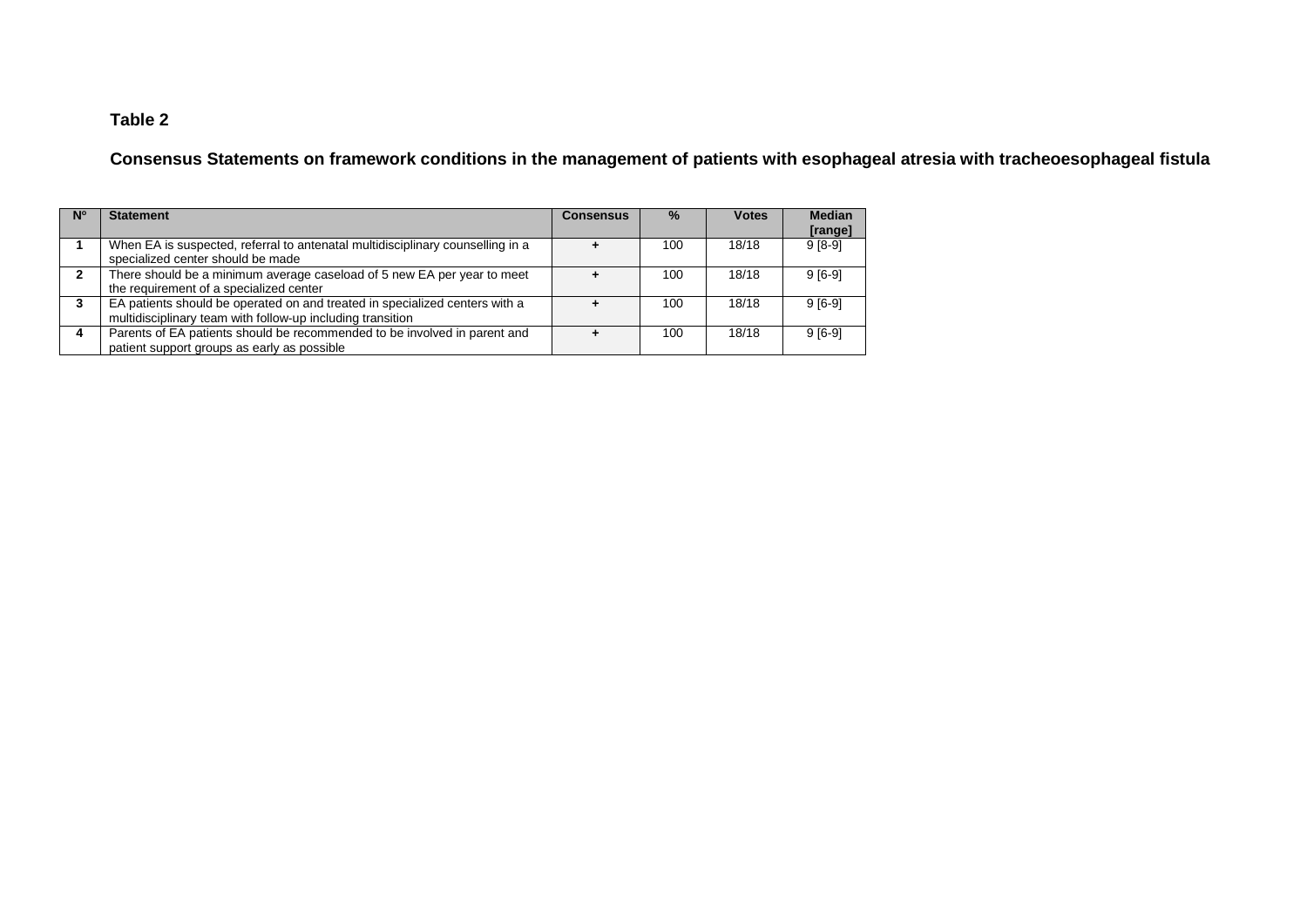## **Table 3**

**Summary of the voting results of the first ERNICA consensus conference on the management of patients with esophageal atresia and tracheoesophageal fistula;** Part I was published elsewhere [51]

| Part of the<br><b>Consensus</b><br><b>Conference</b> | <b>Domain</b>               | Complete<br>Consensus,<br>100% Consensus | General<br>Consensus,<br>$\geq$ 75% Consensus* | No Consensus,<br>< 75% Consensus | Controversial<br>Discussion,<br>[range $1-9$ ] | <b>Total Number of</b><br>Items<br>per Domain | Total<br>Number of<br>Items<br>per Part |
|------------------------------------------------------|-----------------------------|------------------------------------------|------------------------------------------------|----------------------------------|------------------------------------------------|-----------------------------------------------|-----------------------------------------|
|                                                      | <b>Diagnostics</b>          | $3(50\%)$                                | $3(50\%)$                                      | $3(50\%)$                        | $3(50\%)$                                      | 6                                             |                                         |
|                                                      | <b>Preoperative</b>         | 3(37.5%)                                 | 4 (50%)                                        | 4 (50%)                          | 1(12.5%)                                       | 8                                             |                                         |
|                                                      | <b>Management</b>           |                                          |                                                |                                  |                                                |                                               | 52                                      |
|                                                      | <b>Operative Management</b> | $9(32.1\%)$                              | 23 (82.1%)                                     | 5(17.9%)                         | 7 (25%)                                        | 28                                            |                                         |
|                                                      | Postoperative               | 5(50%)                                   | 7(70%)                                         | 3(30%)                           | 2(20%)                                         | 10                                            |                                         |
|                                                      | <b>Management</b>           |                                          |                                                |                                  |                                                |                                               |                                         |
|                                                      | Follow-up                   | 7 (28%)                                  | 19 (76%)                                       | 6(24%)                           | 8(32%)                                         | 25                                            | 29                                      |
| $\mathbf{II}$                                        | <b>Framework</b>            | 4 (100%)                                 | 4 (100%)                                       | $0(0\%)$                         | $0(0\%)$                                       | 4                                             |                                         |

**\*** including items with complete consensus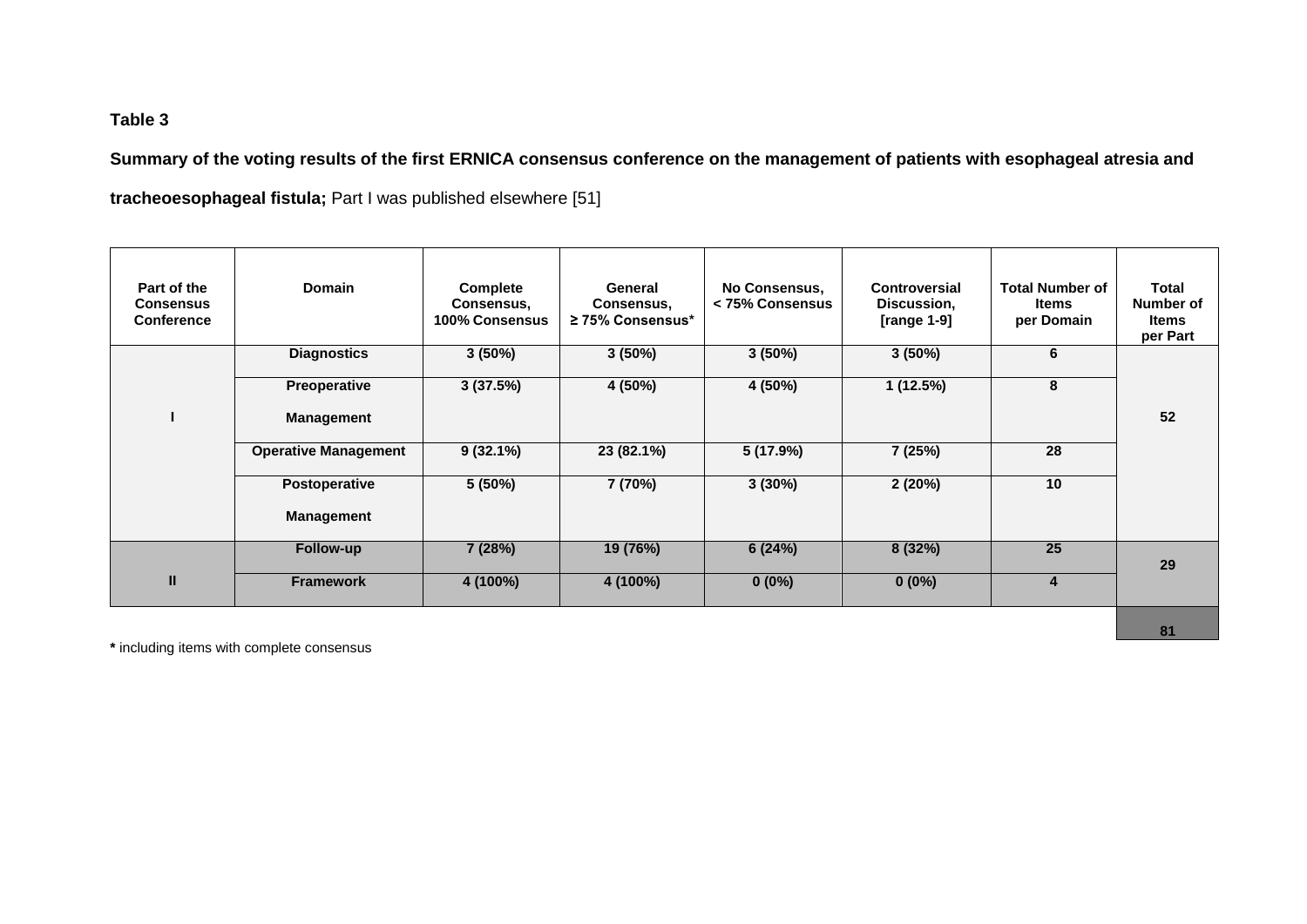# **SUPPLEMENT – Reference to the ESPGHAN-NASPGHAN guidelines**

# **Follow-up of patients with esophageal atresia and tracheoesophageal fistula**

| <b>ERNICA Consensus</b><br>Statement N° | <b>ESPGHAN-NASPGHAN Statement</b>                                                                                                                                                                        | <b>ESPGHAN-NASPGHAN</b><br><b>Statement N°</b> |
|-----------------------------------------|----------------------------------------------------------------------------------------------------------------------------------------------------------------------------------------------------------|------------------------------------------------|
| $\overline{2}$                          | Patients with esophageal atresia should be evaluated regularly by a multidisciplinary team                                                                                                               | 11a                                            |
|                                         | including pulmonology and otolaryngology, even in the absence of symptoms.                                                                                                                               |                                                |
| 3                                       | It is recommended that gastroesophageal reflux be treated with acid suppression in all esophageal                                                                                                        |                                                |
|                                         | atresia patients in the neonatal period.                                                                                                                                                                 |                                                |
| 4                                       | first-line<br>inhibitors<br>should be<br>the<br>therapy<br>gastroesophageal<br>Proton<br>pump<br>for                                                                                                     | $\mathbf{2}$                                   |
|                                         | reflux/gastroesophageal reflux disease.                                                                                                                                                                  |                                                |
| 5                                       | It is recommended that gastroesophageal reflux should be systematically treated for prevention of<br>peptic complications and anastomotic stricture up to the first year of life or longer, depending on | 3                                              |
|                                         |                                                                                                                                                                                                          |                                                |
|                                         | persistence of gastroesophageal reflux disease.                                                                                                                                                          |                                                |
| $\overline{7}$                          | Diagnosis of anastomotic stricture can be done by either contrast study and/or endoscopically.                                                                                                           | 25                                             |
| 8                                       | We recommend the use of a guide wire to insert the chosen dilator (balloon or semi-rigid) through                                                                                                        | 26 <sub>b</sub>                                |
|                                         | the stricture under endoscopic or fluoroscopic control.                                                                                                                                                  |                                                |
| 9                                       | No evidence exists on the definition of recurrent anastomotic stricture in esophageal atresia                                                                                                            | 27                                             |
|                                         | patients. Based on expert opinion we believe 3 or more clinically relevant stricture relapses                                                                                                            |                                                |
|                                         | constitutes recurrent stricture.                                                                                                                                                                         |                                                |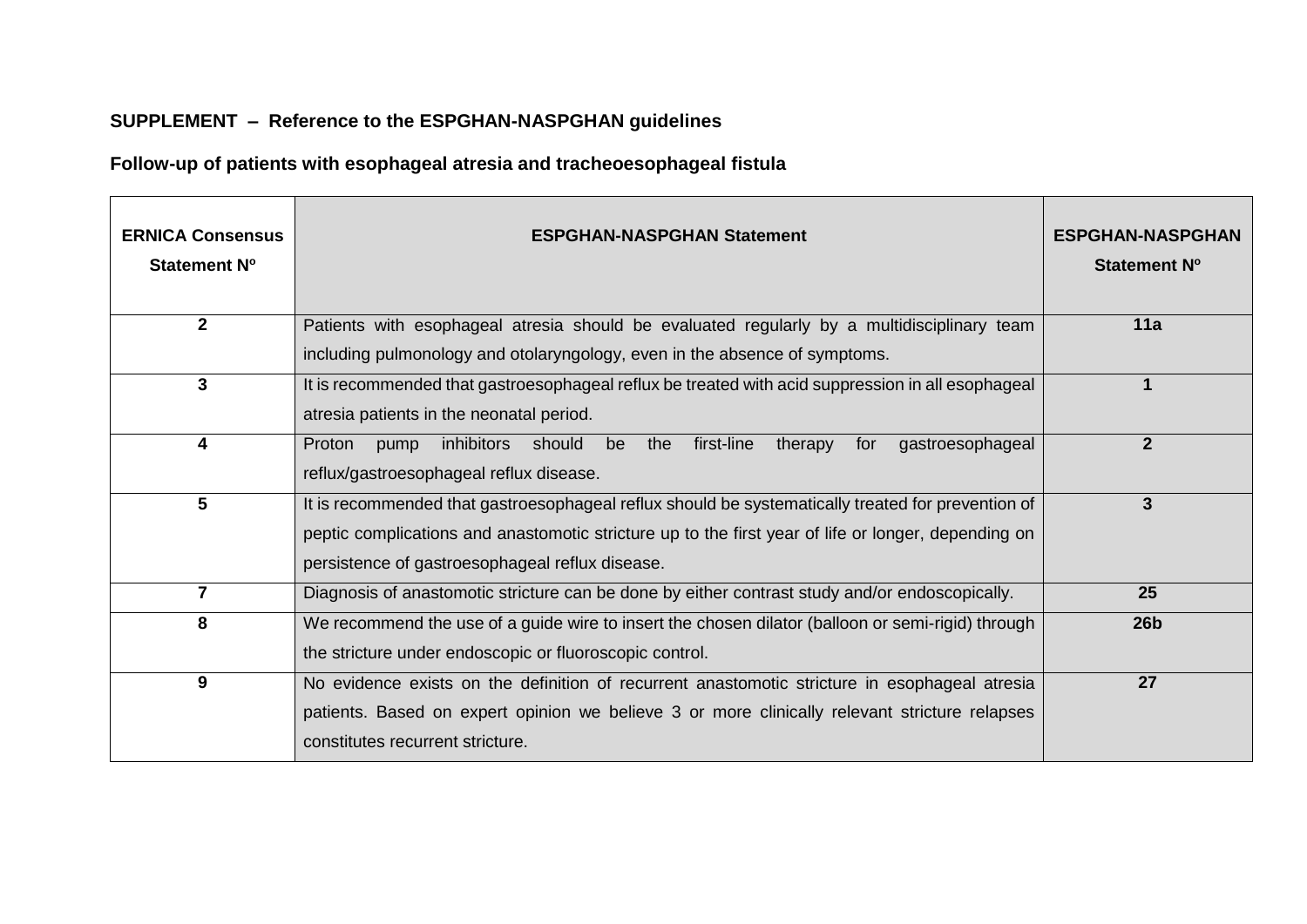| $\overline{11}$ | Potential adjuvant treatments for the management of recurrent strictures in esophageal atresia   | 28             |
|-----------------|--------------------------------------------------------------------------------------------------|----------------|
|                 | patients may include intralesional and/or systemic steroids, topical application of mitomycin C, |                |
|                 | stents and an endoscopic knife.                                                                  |                |
| 12              | Potential adjuvant treatments for the management of recurrent strictures in esophageal atresia   | 28             |
|                 | patients may include intralesional and/or systemic steroids, topical application of mitomycin C, |                |
|                 | stents and an endoscopic knife.                                                                  |                |
| 13              | Potential adjuvant treatments for the management of recurrent strictures in esophageal atresia   | 28             |
|                 | patients may include intralesional and/or systemic steroids, topical application of mitomycin C, |                |
|                 | stents and an endoscopic knife.                                                                  |                |
| 14              | a: pH monitoring is useful in evaluating the severity and symptom association of acid reflux in  | 4              |
|                 | patients with esophageal atresia.                                                                |                |
|                 | b: pH-impedance monitoring is useful to evaluate and correlate non-acid reflux with symptoms in  |                |
|                 | selected patients (symptomatic on proton pump inhibitors, on continuous feeding, with extra-     |                |
|                 | digestive symptoms, acute life-threatening episodes, gastroesophageal reflux symptoms with       |                |
|                 | normal pH-probe and endoscopy).                                                                  |                |
| 15              | All esophageal atresia patients (including asymptomatic patients) should undergo monitoring of   | $6\phantom{1}$ |
|                 | gastroesophageal reflux (impedance/pH-metry and/or endoscopy) at time of discontinuation of      |                |
|                 | anti-acid treatment and during long-term follow-up.                                              |                |
| 17              | Endoscopy with biopsies is mandatory for routine monitoring of gastroesophageal reflux disease   | $5\phantom{1}$ |
|                 | in patients with esophageal atresia.                                                             |                |
| 18              | Routine endoscopy in asymptomatic esophageal atresia patients is recommended. The expert         | $\overline{7}$ |
|                 | panel recommends 3 endoscopies throughout childhood (1 after stopping proton pump                |                |
|                 | inhibitor therapy, 1 before the age of 10 years, and 1 at transition to adulthood).              |                |